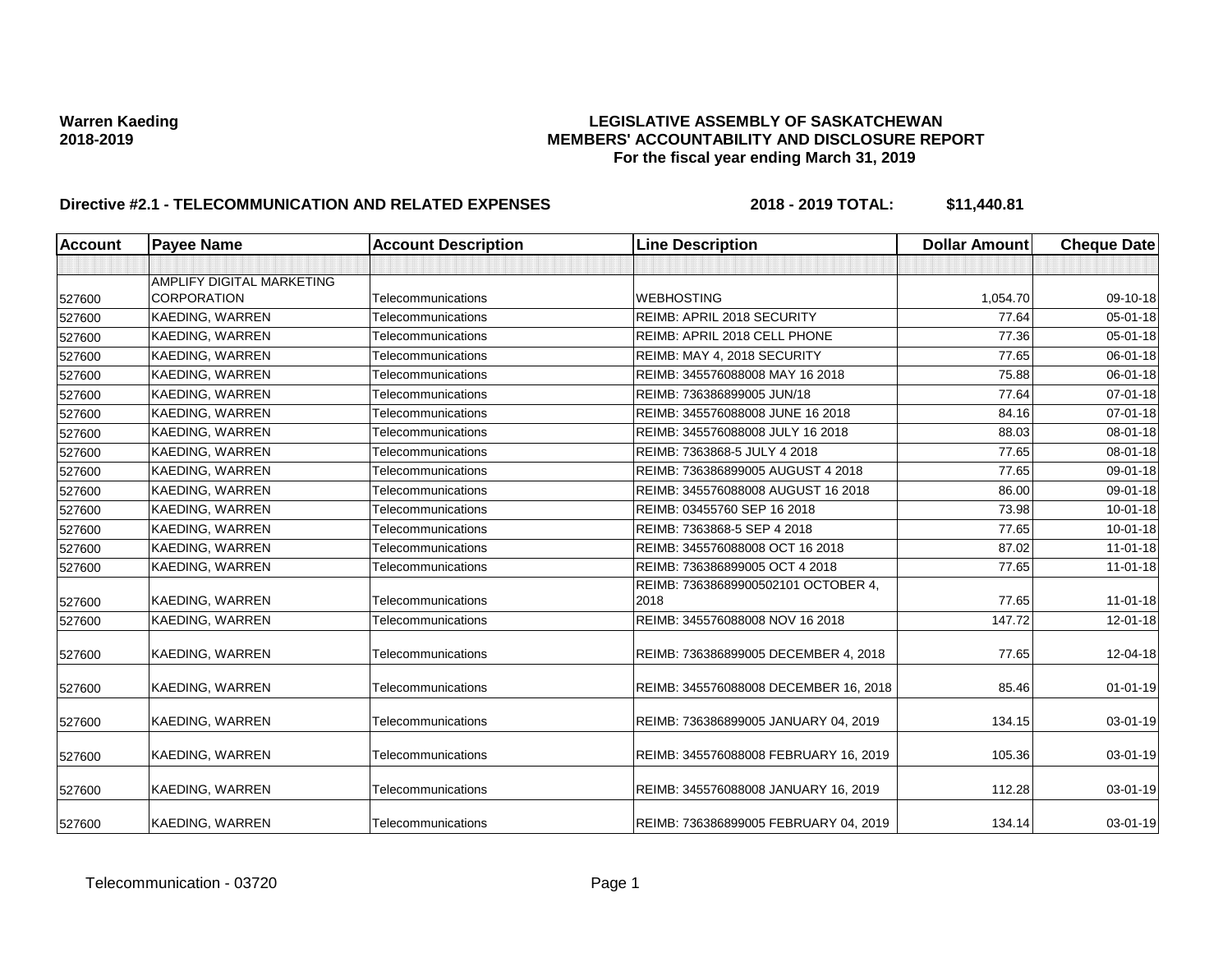| <b>Account</b> | <b>Payee Name</b>      | <b>Account Description</b> | <b>Line Description</b>            | <b>Dollar Amount</b> | <b>Cheque Date</b> |
|----------------|------------------------|----------------------------|------------------------------------|----------------------|--------------------|
|                |                        |                            |                                    |                      |                    |
| 527600         | <b>KAEDING, WARREN</b> | Telecommunications         | REIMB: 736386899005 MARCH 04, 2019 | 134.15               | 03-04-19           |
| 527600         | KAEDING, WARREN        | Telecommunications         | REIMB: 345576088008 MARCH 16, 2019 | 101.18               | 03-16-19           |
| 527600         | <b>SASKTEL</b>         | Telecommunications         | 327965088000 MARCH 16, 2018        | 87.22                | 04-01-18           |
| 527600         | <b>SASKTEL</b>         | Telecommunications         | 934747299004 APRIL 10, 2018        | 166.13               | 04-10-18           |
| 527600         | <b>SASKTEL</b>         | Telecommunications         | 934746999004 APRIL 13, 2018        | 302.10               | 05-01-18           |
| 527600         | <b>SASKTEL</b>         | Telecommunications         | 327965088000 APRIL 16, 2018        | 89.84                | 05-01-18           |
| 527600         | <b>SASKTEL</b>         | Telecommunications         | 934747299004 MAY 10, 2018          | 157.20               | 05-10-18           |
| 527600         | <b>SASKTEL</b>         | Telecommunications         | 934746999004 MAY 13, 2018          | 293.33               | 05-13-18           |
| 527600         | <b>SASKTEL</b>         | Telecommunications         | 327965088000 MAY 16, 2018          | 89.84                | 05-16-18           |
| 527600         | <b>SASKTEL</b>         | Telecommunications         | 934746999004 JUNE 13 2018          | 293.30               | 07-01-18           |
| 527600         | <b>SASKTEL</b>         | Telecommunications         | 32796508800006 JUNE 16 2018        | 87.22                | $07 - 01 - 18$     |
| 527600         | <b>SASKTEL</b>         | Telecommunications         | 934747299004 JUNE 10 2018          | 157.20               | $07 - 01 - 18$     |
| 527600         | <b>SASKTEL</b>         | Telecommunications         | 9347472-4 JULY 10 2018             | 157.20               | $07 - 10 - 18$     |
| 527600         | <b>SASKTEL</b>         | Telecommunications         | 9347469-4 JULY 13 2018             | 293.34               | 07-13-18           |
| 527600         | <b>SASKTEL</b>         | Telecommunications         | 327965088000 JULY 16 2018          | 87.22                | 08-01-18           |
| 527600         | <b>SASKTEL</b>         | Telecommunications         | 93474699004 AUGUST 13 2018         | 293.30               | 09-01-18           |
| 527600         | <b>SASKTEL</b>         | Telecommunications         | 3279650880000 AUGUST 16 2018       | 87.22                | 09-01-18           |
| 527600         | <b>SASKTEL</b>         | Telecommunications         | 934747299004 AUGUST 10 2018        | 166.13               | 09-01-18           |
| 527600         | <b>SASKTEL</b>         | Telecommunications         | 934747299004 SEP 10 2018           | 157.20               | $10 - 01 - 18$     |
| 527600         | <b>SASKTEL</b>         | Telecommunications         | 934746999004 SEP 13 2018           | 293.30               | $10 - 01 - 18$     |
| 527600         | <b>SASKTEL</b>         | Telecommunications         | 3279650880000 SEP 16 2018          | 90.09                | $10 - 01 - 18$     |
| 527600         | <b>SASKTEL</b>         | Telecommunications         | 934747299004 OCT 10 2018           | 166.39               | $10-10-18$         |
| 527600         | <b>SASKTEL</b>         | Telecommunications         | 934746999004 OCT 13 2018           | 293.30               | $11-01-18$         |
| 527600         | <b>SASKTEL</b>         | Telecommunications         | 327965088001 OCT 16 2018           | 87.22                | $11-01-18$         |
| 527600         | <b>SASKTEL</b>         | Telecommunications         | 9347472299004 NOV 10 2018          | 297.50               | 11-13-18           |
| 527600         | <b>SASKTEL</b>         | Telecommunications         | 934746999004 NOV 13 2018           | 293.30               | 11-13-18           |
| 527600         | <b>SASKTEL</b>         | Telecommunications         | 327965088000 NOVEMBER 16, 2018     | 87.22                | $12 - 01 - 18$     |
| 527600         | <b>SASKTEL</b>         | Telecommunications         | 9347469-4 DECEMBER 13, 2018        | 302.10               | $01 - 01 - 19$     |
| 527600         | <b>SASKTEL</b>         | Telecommunications         | 9347472-4 DECEMBER 10, 2018        | 157.20               | $01 - 01 - 19$     |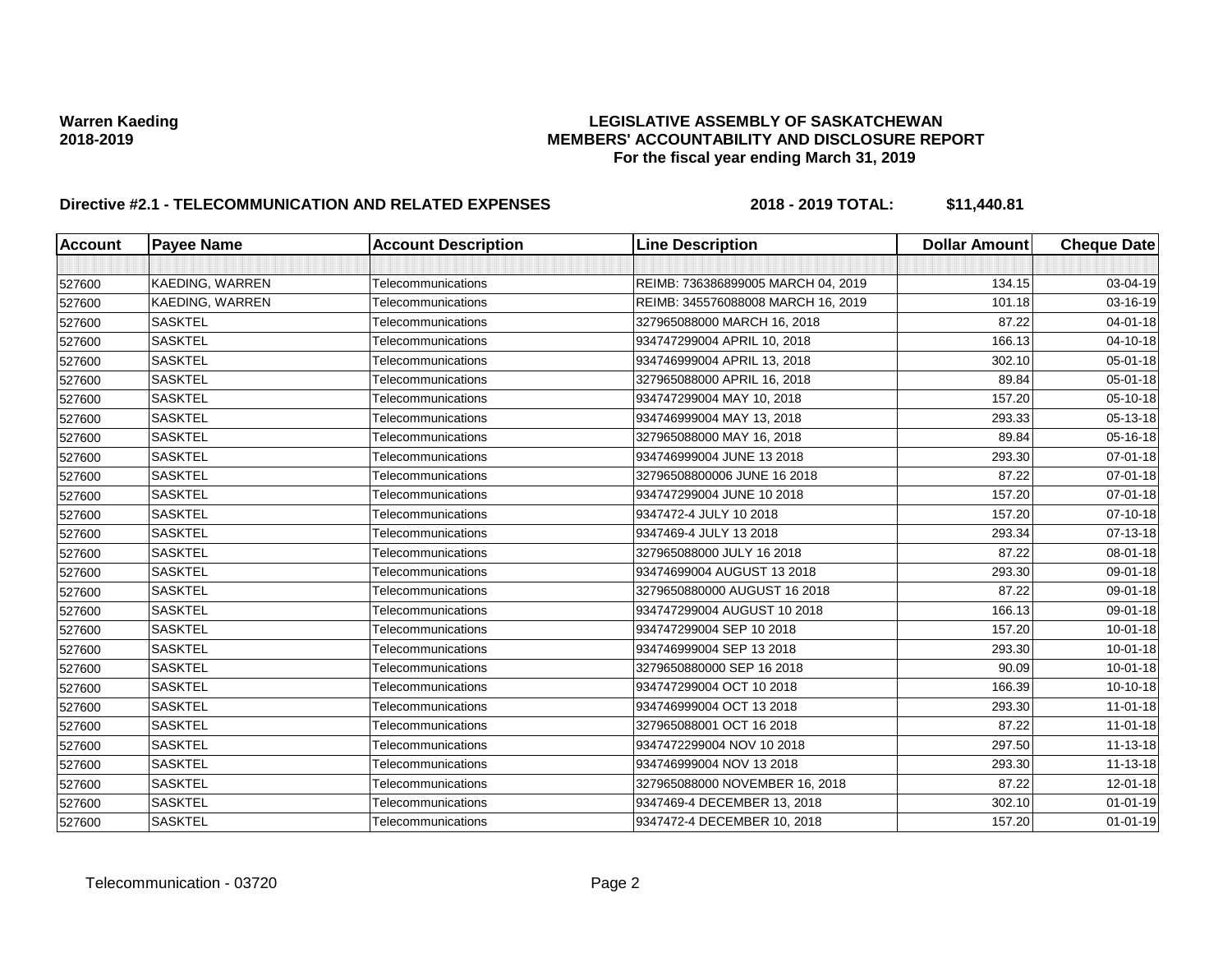| <b>Account</b> | <b>Payee Name</b> | <b>Account Description</b> | <b>Line Description</b>        | <b>Dollar Amount</b> | <b>Cheque Date</b> |
|----------------|-------------------|----------------------------|--------------------------------|----------------------|--------------------|
|                |                   |                            |                                |                      |                    |
| 527600         | <b>SASKTEL</b>    | Telecommunications         | 327965088000 DECEMBER 16, 2018 | 89.84                | $01 - 01 - 19$     |
| 527600         | <b>SASKTEL</b>    | Telecommunications         | 934747299004 JANUARY 10, 2019  | 157.20               | $01 - 10 - 19$     |
| 527600         | <b>SASKTEL</b>    | Telecommunications         | 934746999004 JANUARY 13, 2019  | 293.30               | $01 - 13 - 19$     |
| 527600         | <b>SASKTEL</b>    | Telecommunications         | 327965088000 JANUARY 16, 2019  | 45.34                | $01 - 16 - 19$     |
| 527600         | <b>SASKTEL</b>    | Telecommunications         | 934747299004 FEBRUARY 10, 2019 | 157.20               | 02-10-19           |
| 527600         | <b>SASKTEL</b>    | Telecommunications         | 934746999004 FEBRUARY 13, 2019 | 293.30               | 02-13-19           |
| 527600         | <b>SASKTEL</b>    | Telecommunications         | 03279650 FEBRUARY 16, 2019     | 48.91                | 03-01-19           |
| 527600         | <b>SASKTEL</b>    | Telecommunications         | 9347472-4 MARCH 10, 2019       | 157.20               | 03-10-19           |
| 527600         | <b>SASKTEL</b>    | Telecommunications         | 9347469-4 MARCH 13, 2019       | 293.30               | 03-13-19           |
| 527600         | <b>SASKTEL</b>    | Telecommunications         | 327965088000 MARCH 16, 2019    | 48.91                | 03-16-19           |
| 530600         | SASKTEL           | Placement - Tender Ads     | 934747299004 APRIL 10, 2018    | 140.30               | 04-10-18           |
| 530600         | <b>SASKTEL</b>    | Placement - Tender Ads     | 934747299004 MAY 10, 2018      | 140.30               | $05 - 10 - 18$     |
| 530600         | <b>SASKTEL</b>    | Placement - Tender Ads     | 934747299004 JUNE 10 2018      | 140.30               | $07 - 01 - 18$     |
| 530600         | <b>SASKTEL</b>    | Placement - Tender Ads     | 9347472-4 JULY 10 2018         | 140.30               | 07-10-18           |
| 530600         | <b>SASKTEL</b>    | Placement - Tender Ads     | 934747299004 AUGUST 10 2018    | 140.30               | 09-01-18           |
| 530600         | <b>SASKTEL</b>    | Placement - Tender Ads     | 934747299004 SEP 10 2018       | 140.30               | $10 - 01 - 18$     |
| 530600         | <b>SASKTEL</b>    | Placement - Tender Ads     | 934747299004 OCT 10 2018       | 140.30               | $10-10-18$         |
| 530600         | <b>SASKTEL</b>    | Placement - Tender Ads     | 9347472-4 DECEMBER 10, 2018    | 140.30               | $01 - 01 - 19$     |
| 530600         | <b>SASKTEL</b>    | Placement - Tender Ads     | 934747299004 JANUARY 10, 2019  | 140.30               | $01 - 10 - 19$     |
| 530600         | <b>SASKTEL</b>    | Placement - Tender Ads     | 934747299004 FEBRUARY 10, 2019 | 140.30               | 02-10-19           |
| 530600         | <b>SASKTEL</b>    | Placement - Tender Ads     | 9347472-4 MARCH 10, 2019       | 140.30               | 03-10-19           |
|                |                   |                            |                                |                      |                    |
|                |                   |                            |                                |                      |                    |
|                |                   |                            |                                |                      |                    |
|                |                   |                            |                                |                      |                    |
|                |                   |                            |                                |                      |                    |
|                |                   |                            |                                |                      |                    |
|                |                   |                            |                                |                      |                    |
|                |                   |                            |                                |                      |                    |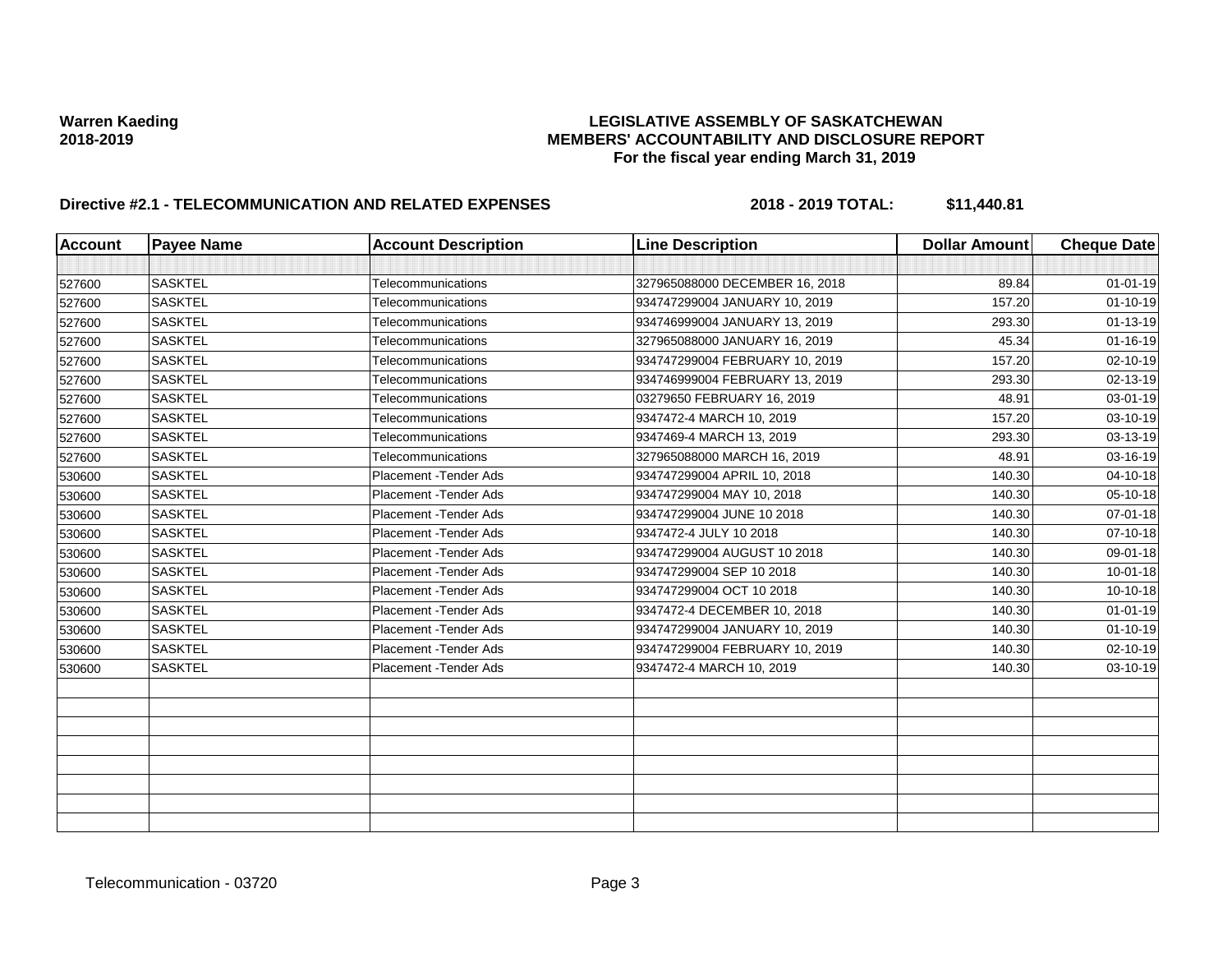| <b>Account</b> | Payee Name | <b>Account Description</b> | <b>Line Description</b> | <b>Dollar Amount</b> | <b>Cheque Date</b> |
|----------------|------------|----------------------------|-------------------------|----------------------|--------------------|
|                |            |                            |                         |                      |                    |
|                |            |                            |                         |                      |                    |
|                |            |                            |                         |                      |                    |
|                |            |                            |                         |                      |                    |
|                |            |                            |                         |                      |                    |
|                |            |                            |                         |                      |                    |
|                |            |                            |                         |                      |                    |
|                |            |                            |                         |                      |                    |
|                |            |                            |                         |                      |                    |
|                |            |                            |                         |                      |                    |
|                |            |                            |                         |                      |                    |
|                |            |                            |                         |                      |                    |
|                |            |                            |                         |                      |                    |
|                |            |                            |                         |                      |                    |
|                |            |                            |                         |                      |                    |
|                |            |                            |                         |                      |                    |
|                |            |                            |                         |                      |                    |
|                |            |                            |                         |                      |                    |
|                |            |                            |                         |                      |                    |
|                |            |                            |                         |                      |                    |
|                |            |                            |                         |                      |                    |
|                |            |                            |                         |                      |                    |
|                |            |                            |                         |                      |                    |
|                |            |                            |                         |                      |                    |
|                |            |                            |                         |                      |                    |
|                |            |                            |                         |                      |                    |
|                |            |                            |                         |                      |                    |
|                |            |                            |                         |                      |                    |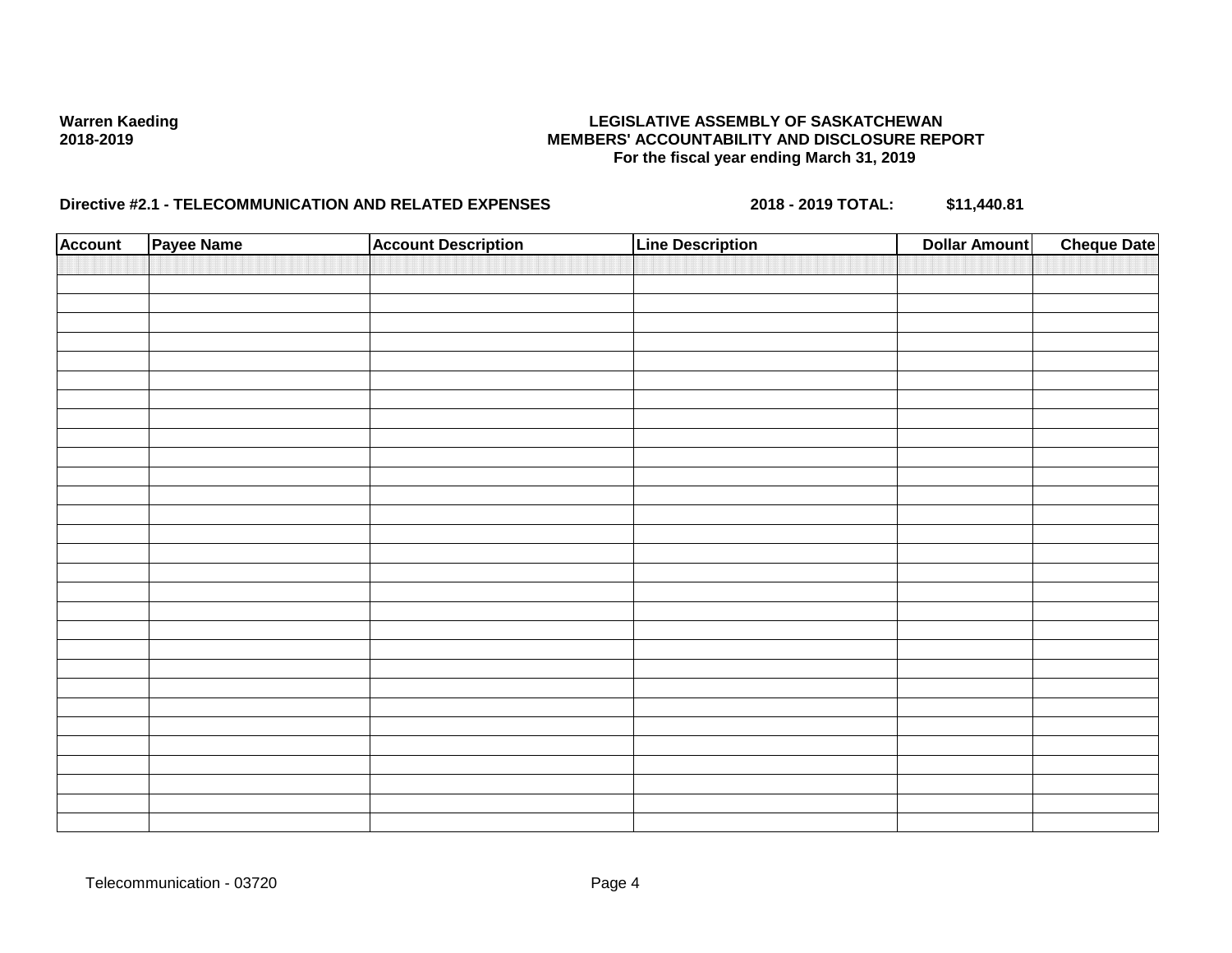| <b>Account</b> | <b>Payee Name</b> | <b>Account Description</b> | <b>Line Description</b> | <b>Cheque Date</b><br>Dollar Amount |
|----------------|-------------------|----------------------------|-------------------------|-------------------------------------|
|                |                   |                            |                         |                                     |
|                |                   |                            |                         |                                     |
|                |                   |                            |                         |                                     |
|                |                   |                            |                         |                                     |
|                |                   |                            |                         |                                     |
|                |                   |                            |                         |                                     |
|                |                   |                            |                         |                                     |
|                |                   |                            |                         |                                     |
|                |                   |                            |                         |                                     |
|                |                   |                            |                         |                                     |
|                |                   |                            |                         |                                     |
|                |                   |                            |                         |                                     |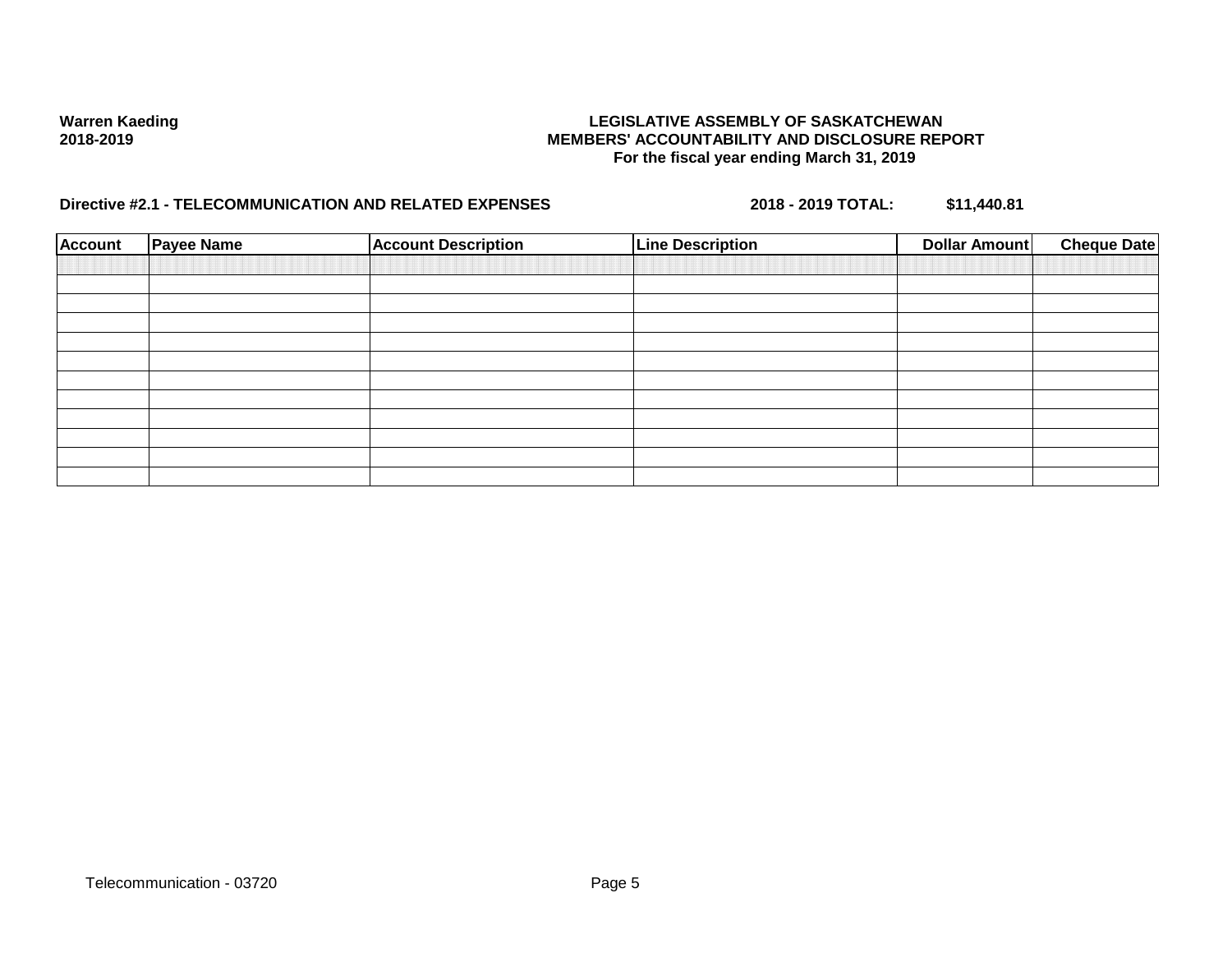### **LEGISLATIVE ASSEMBLY OF SASKATCHEWAN MEMBERS' ACCOUNTABILITY AND DISCLOSURE REPORT For the fiscal year ending March 31, 2019**

| Account | <b>Payee Name</b>      | <b>Account Description</b>  | <b>Line Description</b>             | <b>Dollar Amount</b> | <b>Cheque Date</b> |
|---------|------------------------|-----------------------------|-------------------------------------|----------------------|--------------------|
|         |                        |                             |                                     |                      |                    |
|         |                        |                             | APRIL 2018 MLA REGINA               |                      |                    |
| 541900  | <b>KAEDING, WARREN</b> | <b>Elected Rep - Travel</b> | <b>ACCOMMODATIONS</b>               | 1,500.00             | 05-01-18           |
| 541900  | <b>KAEDING, WARREN</b> | Elected Rep - Travel        | MLA TRAVEL APRIL 23 - 30, 2018      | 775.93               | 05-01-18           |
| 541900  | KAEDING, WARREN        | Elected Rep - Travel        | MLA TRAVEL APRIL 4 - 21, 2018       | 1,610.25             | $05 - 01 - 18$     |
| 541900  | <b>KAEDING, WARREN</b> | Elected Rep - Travel        | MLA TRAVEL MAY 27 - 31, 2018        | 653.30               | 06-01-18           |
| 541900  | <b>KAEDING, WARREN</b> | <b>Elected Rep - Travel</b> | MLA TRAVEL MAY 1 - 23, 2018         | 1,640.40             | 06-01-18           |
|         |                        |                             | MAY 2018 MLA REGINA                 |                      |                    |
| 541900  | <b>KAEDING, WARREN</b> | <b>Elected Rep - Travel</b> | <b>ACCOMMODATIONS</b>               | 1,550.00             | 06-01-18           |
|         |                        |                             | MLA REGINA ACCOMMODATIONS JUNE      |                      |                    |
| 541900  | <b>KAEDING, WARREN</b> | <b>Elected Rep - Travel</b> | 2018                                | 1,500.00             | $07 - 01 - 18$     |
| 541900  | <b>KAEDING, WARREN</b> | Elected Rep - Travel        | MLA TRAVEL JUNE 3-28 2018           | 930.20               | 07-05-18           |
|         |                        |                             | MLA REGINA ACCOMMODATIONS JULY      |                      |                    |
| 541900  | <b>KAEDING, WARREN</b> | <b>Elected Rep - Travel</b> | 2018                                | 1,550.00             | 08-01-18           |
| 541900  | <b>KAEDING, WARREN</b> | Elected Rep - Travel        | MLA TRAVEL JULY 10-18 2018          | 1,810.35             | 08-02-18           |
|         |                        |                             | <b>REGINA ACCOMMODATIONS AUGUST</b> |                      |                    |
| 541900  | <b>KAEDING, WARREN</b> | <b>Elected Rep - Travel</b> | 2018                                | 1,550.00             | 09-01-18           |
| 541900  | KAEDING, WARREN        | <b>Elected Rep - Travel</b> | MLA TRAVEL SEP 13-21 2018           | 625.58               | $10 - 01 - 18$     |
|         |                        |                             | MLA REGINA ACCOMMODATIONS SEPT      |                      |                    |
| 541900  | <b>KAEDING, WARREN</b> | <b>Elected Rep - Travel</b> | 2018                                | 1,500.00             | $10 - 01 - 18$     |
|         |                        |                             |                                     |                      |                    |
| 541900  | <b>KAEDING, WARREN</b> | <b>Elected Rep - Travel</b> | MLA REGINA ACCOMMODTIONS OCT 2018   | 1,550.00             | $11 - 01 - 18$     |
| 541900  | KAEDING, WARREN        | Elected Rep - Travel        | MLA TRAVEL NOVEMBER 07-09, 2018     | 380.25               | 11-20-18           |
| 541900  | <b>KAEDING, WARREN</b> | <b>Elected Rep - Travel</b> | MLA TRAVEL OCTOBER 1 - 31, 2018     | 1,804.73             | 11-27-18           |
|         |                        |                             | MLA REGINA ACCOMMODATIONS NOV       |                      |                    |
| 541900  | <b>KAEDING, WARREN</b> | <b>Elected Rep - Travel</b> | 2018                                | 1,500.00             | 12-01-18           |
| 541900  | <b>KAEDING, WARREN</b> | <b>Elected Rep - Travel</b> | MLA TRAVEL NOVEMBER 1-20, 2018      | 1,641.10             | 12-04-18           |
| 541900  | KAEDING, WARREN        | Elected Rep - Travel        | MLA TRAVEL NOVEMBER 21-30, 2018     | 810.50               | 12-04-18           |
| 541900  | KAEDING, WARREN        | <b>Elected Rep - Travel</b> | MLA TRAVEL OCT 13 2018              | 3,665.43             | 12-10-18           |
| 541900  | KAEDING, WARREN        | Elected Rep - Travel        | MLA TRAVEL DEC 2-19 2018            | 1,367.45             | $01 - 01 - 19$     |
| 541900  | KAEDING, WARREN        | Elected Rep - Travel        | MLA REGINA ACCOMMODATIONS DEC/18    | 1,550.00             | $01 - 01 - 19$     |
| 541900  | <b>KAEDING, WARREN</b> | <b>Elected Rep - Travel</b> | JAN/19 MLA REGINA ACCOMMODATIONS    | 1,053.32             | 03-18-19           |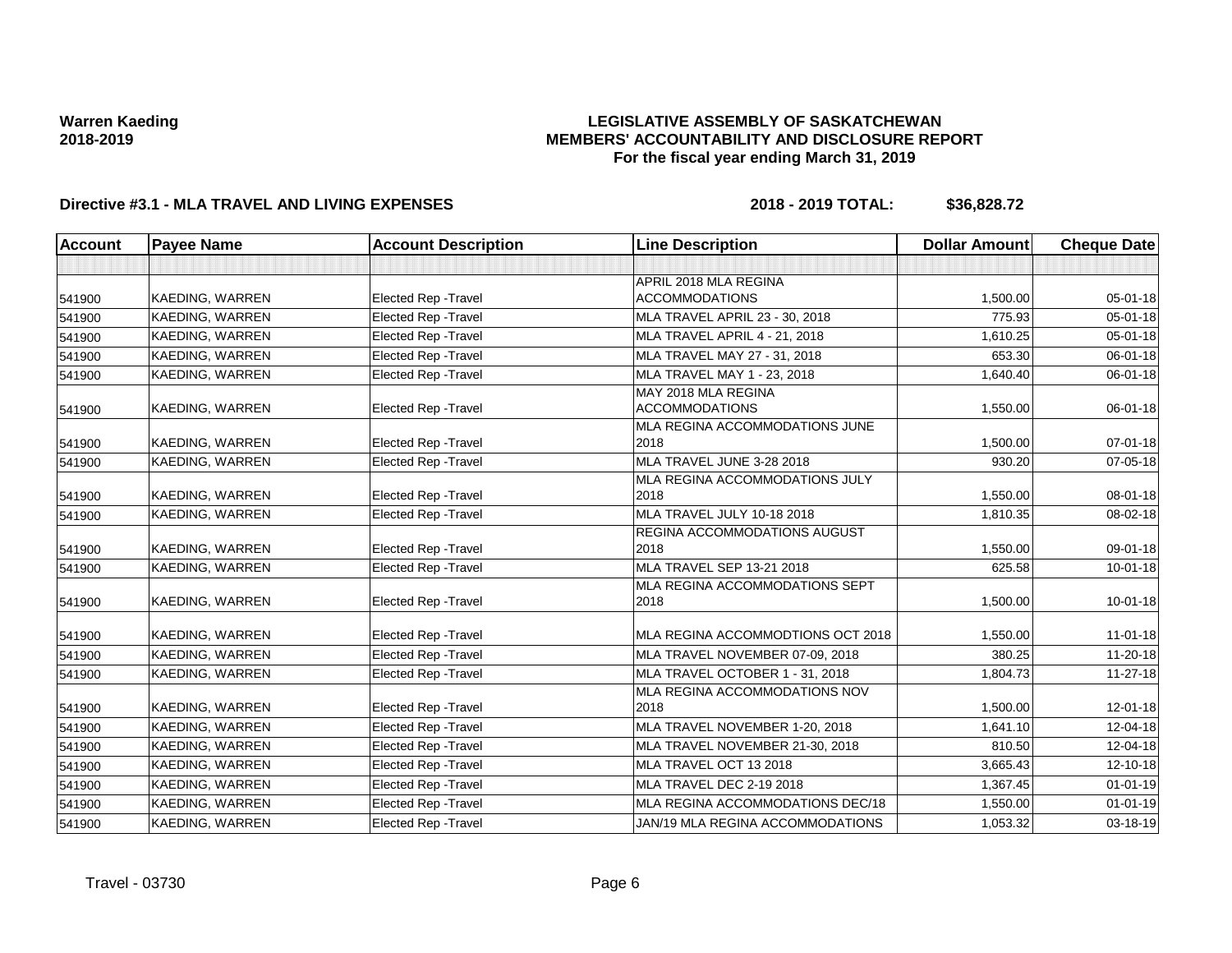## **LEGISLATIVE ASSEMBLY OF SASKATCHEWAN MEMBERS' ACCOUNTABILITY AND DISCLOSURE REPORT For the fiscal year ending March 31, 2019**

| <b>Account</b> | <b>Payee Name</b> | <b>Account Description</b> | <b>Line Description</b>          | <b>Dollar Amount</b> | <b>Cheque Date</b> |
|----------------|-------------------|----------------------------|----------------------------------|----------------------|--------------------|
|                |                   |                            |                                  |                      |                    |
| 541900         | KAEDING, WARREN   | Elected Rep - Travel       | FEB/19 MLA REGINA ACCOMMODATIONS | 1,050.86             | 03-18-19           |
| 541900         | KAEDING, WARREN   | Elected Rep - Travel       | MLA TRAVEL FEBRUARY 25, 2019     | 19.85                | 03-18-19           |
| 541900         | KAEDING, WARREN   | Elected Rep - Travel       | MAR/19 MLA REGINA ACCOMMODATIONS | 38.32                | 03-31-19           |
| 541900         | KAEDING, WARREN   | Elected Rep - Travel       | MAR/19 MLA REGINA ACCOMMODATIONS | 1,015.00             | 03-31-19           |
| 541900         | KAEDING, WARREN   | Elected Rep - Travel       | MLA TRAVEL MARCH 3-26, 2019      | 1,766.60             | 03-31-19           |
| 541900         | KAEDING, WARREN   | Elected Rep - Travel       | MLA TRAVEL MARCH 27-31, 2019     | 419.30               | 03-31-19           |
|                |                   |                            |                                  |                      |                    |
|                |                   |                            |                                  |                      |                    |
|                |                   |                            |                                  |                      |                    |
|                |                   |                            |                                  |                      |                    |
|                |                   |                            |                                  |                      |                    |
|                |                   |                            |                                  |                      |                    |
|                |                   |                            |                                  |                      |                    |
|                |                   |                            |                                  |                      |                    |
|                |                   |                            |                                  |                      |                    |
|                |                   |                            |                                  |                      |                    |
|                |                   |                            |                                  |                      |                    |
|                |                   |                            |                                  |                      |                    |
|                |                   |                            |                                  |                      |                    |
|                |                   |                            |                                  |                      |                    |
|                |                   |                            |                                  |                      |                    |
|                |                   |                            |                                  |                      |                    |
|                |                   |                            |                                  |                      |                    |
|                |                   |                            |                                  |                      |                    |
|                |                   |                            |                                  |                      |                    |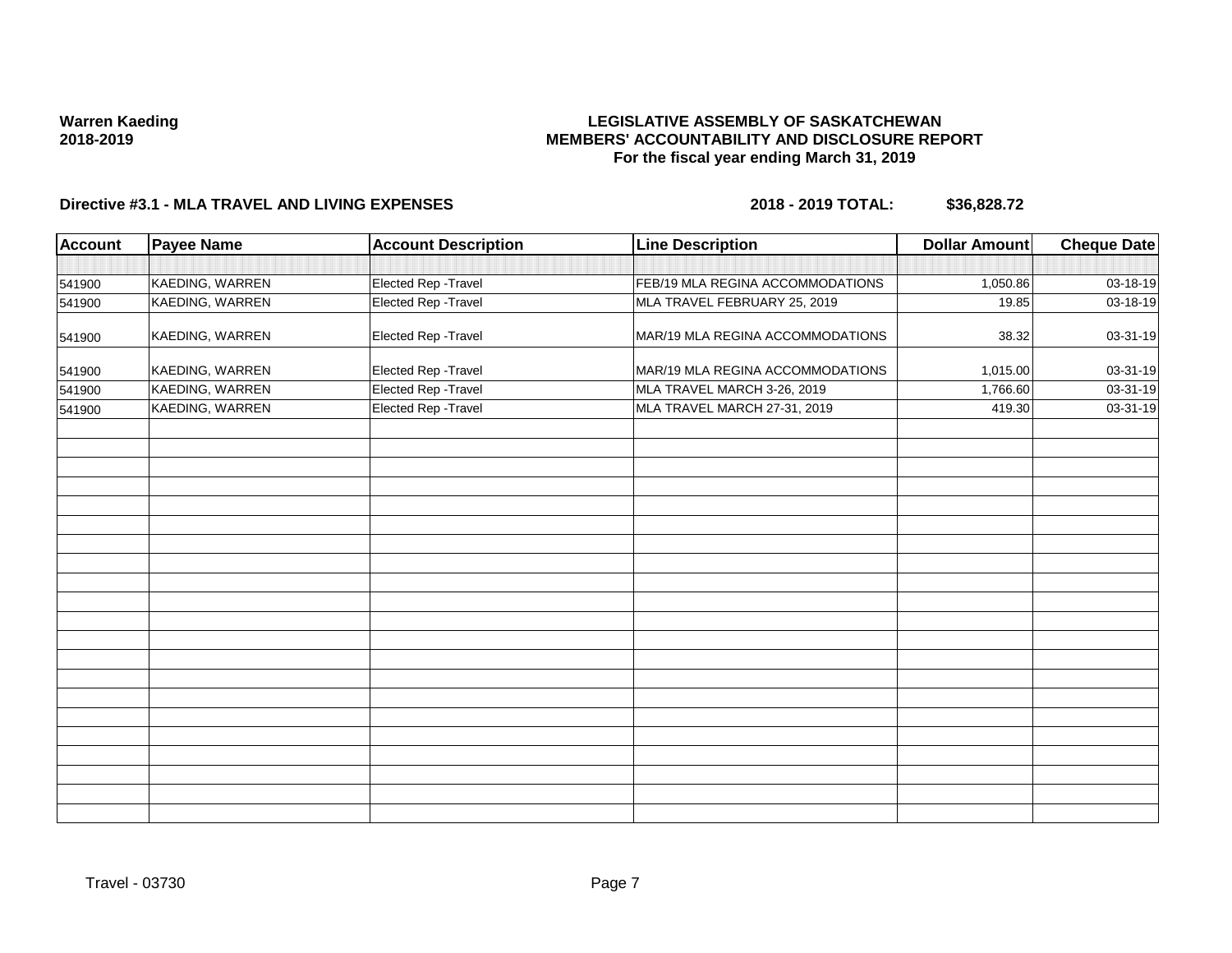## **LEGISLATIVE ASSEMBLY OF SASKATCHEWAN MEMBERS' ACCOUNTABILITY AND DISCLOSURE REPORT For the fiscal year ending March 31, 2019**

| <b>Account</b> | Payee Name | <b>Account Description</b> | <b>Line Description</b> | <b>Dollar Amount</b> | <b>Cheque Date</b> |
|----------------|------------|----------------------------|-------------------------|----------------------|--------------------|
|                |            |                            |                         |                      |                    |
|                |            |                            |                         |                      |                    |
|                |            |                            |                         |                      |                    |
|                |            |                            |                         |                      |                    |
|                |            |                            |                         |                      |                    |
|                |            |                            |                         |                      |                    |
|                |            |                            |                         |                      |                    |
|                |            |                            |                         |                      |                    |
|                |            |                            |                         |                      |                    |
|                |            |                            |                         |                      |                    |
|                |            |                            |                         |                      |                    |
|                |            |                            |                         |                      |                    |
|                |            |                            |                         |                      |                    |
|                |            |                            |                         |                      |                    |
|                |            |                            |                         |                      |                    |
|                |            |                            |                         |                      |                    |
|                |            |                            |                         |                      |                    |
|                |            |                            |                         |                      |                    |
|                |            |                            |                         |                      |                    |
|                |            |                            |                         |                      |                    |
|                |            |                            |                         |                      |                    |
|                |            |                            |                         |                      |                    |
|                |            |                            |                         |                      |                    |
|                |            |                            |                         |                      |                    |
|                |            |                            |                         |                      |                    |
|                |            |                            |                         |                      |                    |
|                |            |                            |                         |                      |                    |
|                |            |                            |                         |                      |                    |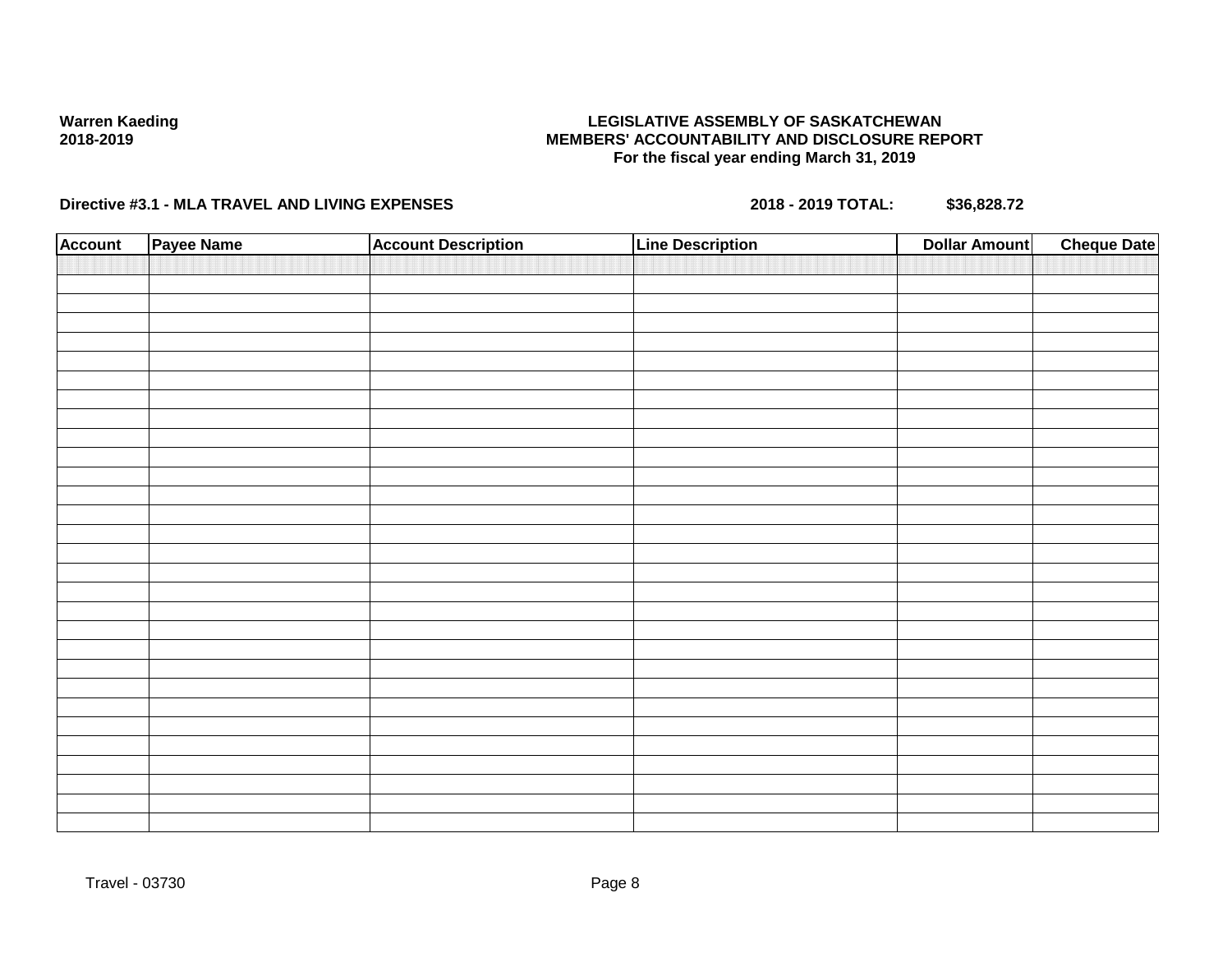## **LEGISLATIVE ASSEMBLY OF SASKATCHEWAN MEMBERS' ACCOUNTABILITY AND DISCLOSURE REPORT For the fiscal year ending March 31, 2019**

| <b>Account</b> | Payee Name | <b>Account Description</b> | <b>Line Description</b> | <b>Dollar Amount</b> | <b>Cheque Date</b> |
|----------------|------------|----------------------------|-------------------------|----------------------|--------------------|
|                |            |                            |                         |                      |                    |
|                |            |                            |                         |                      |                    |
|                |            |                            |                         |                      |                    |
|                |            |                            |                         |                      |                    |
|                |            |                            |                         |                      |                    |
|                |            |                            |                         |                      |                    |
|                |            |                            |                         |                      |                    |
|                |            |                            |                         |                      |                    |
|                |            |                            |                         |                      |                    |
|                |            |                            |                         |                      |                    |
|                |            |                            |                         |                      |                    |
|                |            |                            |                         |                      |                    |
|                |            |                            |                         |                      |                    |
|                |            |                            |                         |                      |                    |
|                |            |                            |                         |                      |                    |
|                |            |                            |                         |                      |                    |
|                |            |                            |                         |                      |                    |
|                |            |                            |                         |                      |                    |
|                |            |                            |                         |                      |                    |
|                |            |                            |                         |                      |                    |
|                |            |                            |                         |                      |                    |
|                |            |                            |                         |                      |                    |
|                |            |                            |                         |                      |                    |
|                |            |                            |                         |                      |                    |
|                |            |                            |                         |                      |                    |
|                |            |                            |                         |                      |                    |
|                |            |                            |                         |                      |                    |
|                |            |                            |                         |                      |                    |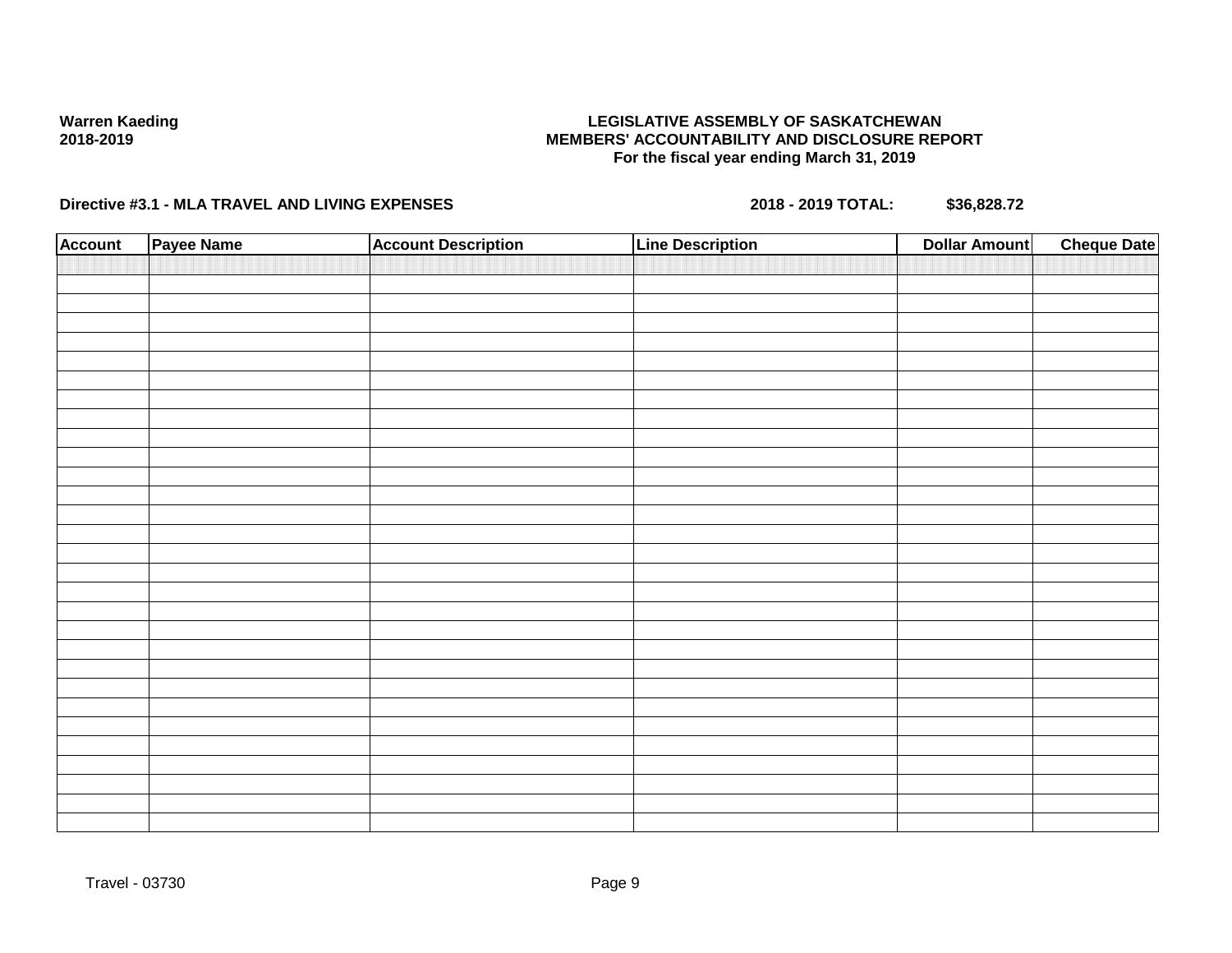## **LEGISLATIVE ASSEMBLY OF SASKATCHEWAN MEMBERS' ACCOUNTABILITY AND DISCLOSURE REPORT For the fiscal year ending March 31, 2019**

| <b>Account</b> | <b>Payee Name</b> | <b>Account Description</b> | <b>Line Description</b> | <b>Cheque Date</b><br><b>Dollar Amount</b> |
|----------------|-------------------|----------------------------|-------------------------|--------------------------------------------|
|                |                   |                            |                         |                                            |
|                |                   |                            |                         |                                            |
|                |                   |                            |                         |                                            |
|                |                   |                            |                         |                                            |
|                |                   |                            |                         |                                            |
|                |                   |                            |                         |                                            |
|                |                   |                            |                         |                                            |
|                |                   |                            |                         |                                            |
|                |                   |                            |                         |                                            |
|                |                   |                            |                         |                                            |
|                |                   |                            |                         |                                            |
|                |                   |                            |                         |                                            |
|                |                   |                            |                         |                                            |
|                |                   |                            |                         |                                            |
|                |                   |                            |                         |                                            |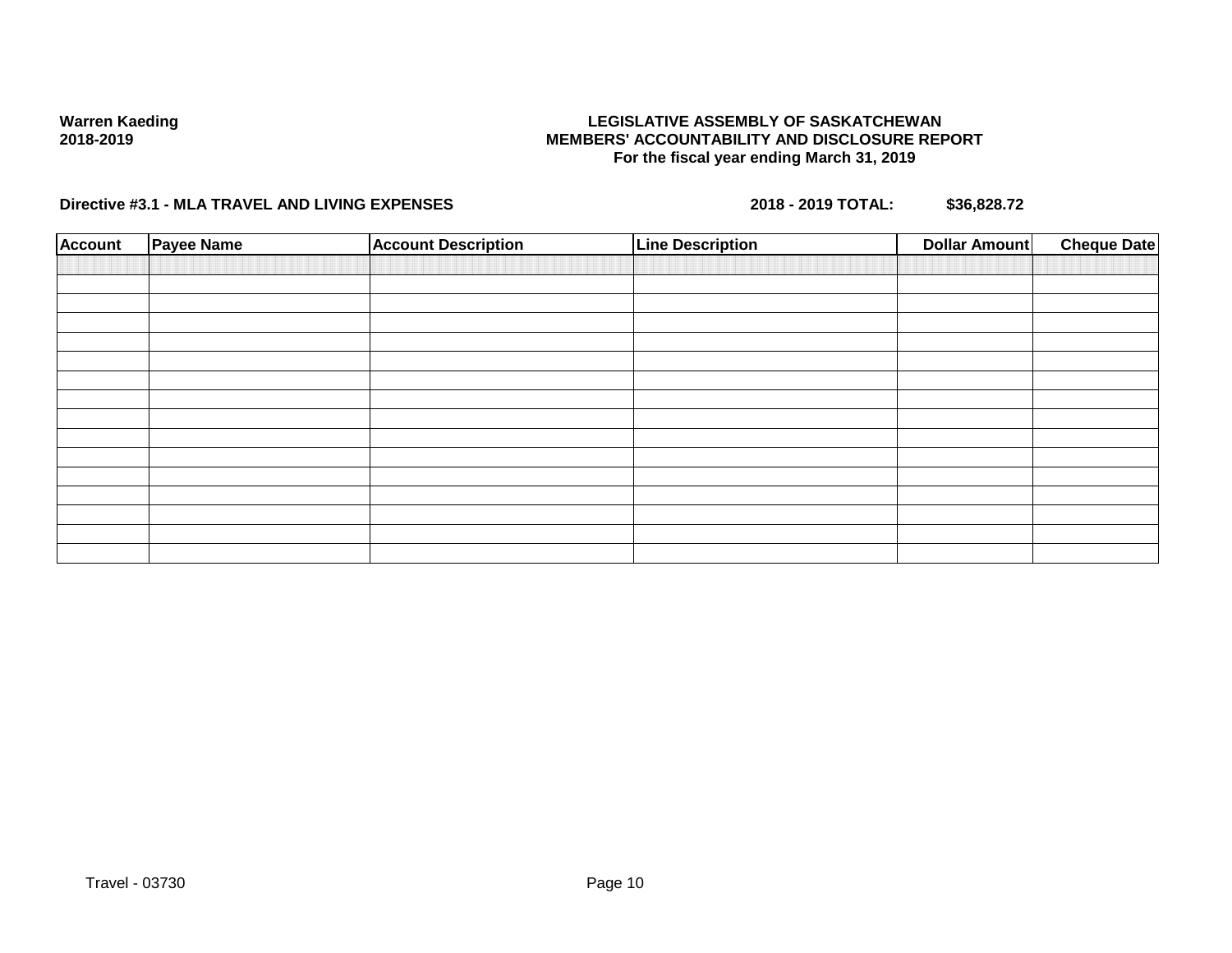## **LEGISLATIVE ASSEMBLY OF SASKATCHEWAN MEMBERS' ACCOUNTABILITY AND DISCLOSURE REPORT For the fiscal year ending March 31, 2019**

| <b>Account</b> | <b>Payee Name</b> | <b>Account Description</b>                | <b>Line Description</b>                    | <b>Dollar Amount</b> | <b>Cheque Date</b> |
|----------------|-------------------|-------------------------------------------|--------------------------------------------|----------------------|--------------------|
|                |                   |                                           |                                            |                      |                    |
| 522000         | BOREEN, KIM D.    | Rent of Ground, Buildings and Other Space | MAR 15-APR 15, 2018 MLA OFFICE RENT        | 500.00               | 04-01-18           |
| 522000         | BOREEN, KIM D.    | Rent of Ground, Buildings and Other Space | APR 15-MAY 15, 2018 MLA OFFICE RENT        | 500.00               | 04-13-18           |
| 522000         | BOREEN, KIM D.    | Rent of Ground, Buildings and Other Space | JUNE 2018 MLA OFFICE RENT                  | 500.00               | 05-18-18           |
| 522000         | BOREEN, KIM D.    | Rent of Ground, Buildings and Other Space | MLA OFFICE RENT JUNE 15 - JULY 15,<br>2018 | 500.00               | 06-15-18           |
| 522000         | BOREEN, KIM D.    | Rent of Ground, Buildings and Other Space | MLA OFFICE RENT AUGUST 2018                | 500.00               | $07 - 15 - 18$     |
| 522000         | BOREEN, KIM D.    | Rent of Ground, Buildings and Other Space | MLA OFFICE RENT SEPTEMBER 2018             | 500.00               | 08-15-18           |
| 522000         | BOREEN, KIM D.    | Rent of Ground, Buildings and Other Space | MLA OFFICE RENT OCTOBER 2018               | 500.00               | 09-15-18           |
| 522000         | BOREEN, KIM D.    | Rent of Ground, Buildings and Other Space | MLA OFFICE RENT NOVEMBER 2018              | 500.00               | 10-15-18           |
| 522000         | BOREEN, KIM D.    | Rent of Ground, Buildings and Other Space | DEC 2018 MLA OFFICE RENT                   | 500.00               | 11-20-18           |
| 522000         | BOREEN, KIM D.    | Rent of Ground, Buildings and Other Space | JANUARY 2019 MLA OFFICE RENT               | 500.00               | 12-18-18           |
| 522000         | BOREEN, KIM D.    | Rent of Ground, Buildings and Other Space | FEBRUARY 2019 MLA OFFICE RENT              | 500.00               | $01 - 15 - 19$     |
| 522000         | BOREEN, KIM D.    | Rent of Ground, Buildings and Other Space | MAR/19 MLA OFFICE RENT                     | 500.00               | 02-11-19           |
| 522000         | HUANG, SHENG QUAN | Rent of Ground, Buildings and Other Space | APRIL 2018 MLA OFFICE RENT                 | 1,000.00             | 04-01-18           |
| 522000         | HUANG, SHENG QUAN | Rent of Ground, Buildings and Other Space | MAY 2018 MLA OFFICE RENT                   | 1,000.00             | 04-13-18           |
| 522000         | HUANG, SHENG QUAN | Rent of Ground, Buildings and Other Space | JUNE 2018 MLA OFFICE RENT                  | 1,000.00             | 05-18-18           |
| 522000         | HUANG, SHENG QUAN | Rent of Ground, Buildings and Other Space | JULY 2018 MLA OFFICE RENT                  | 1,000.00             | 06-15-18           |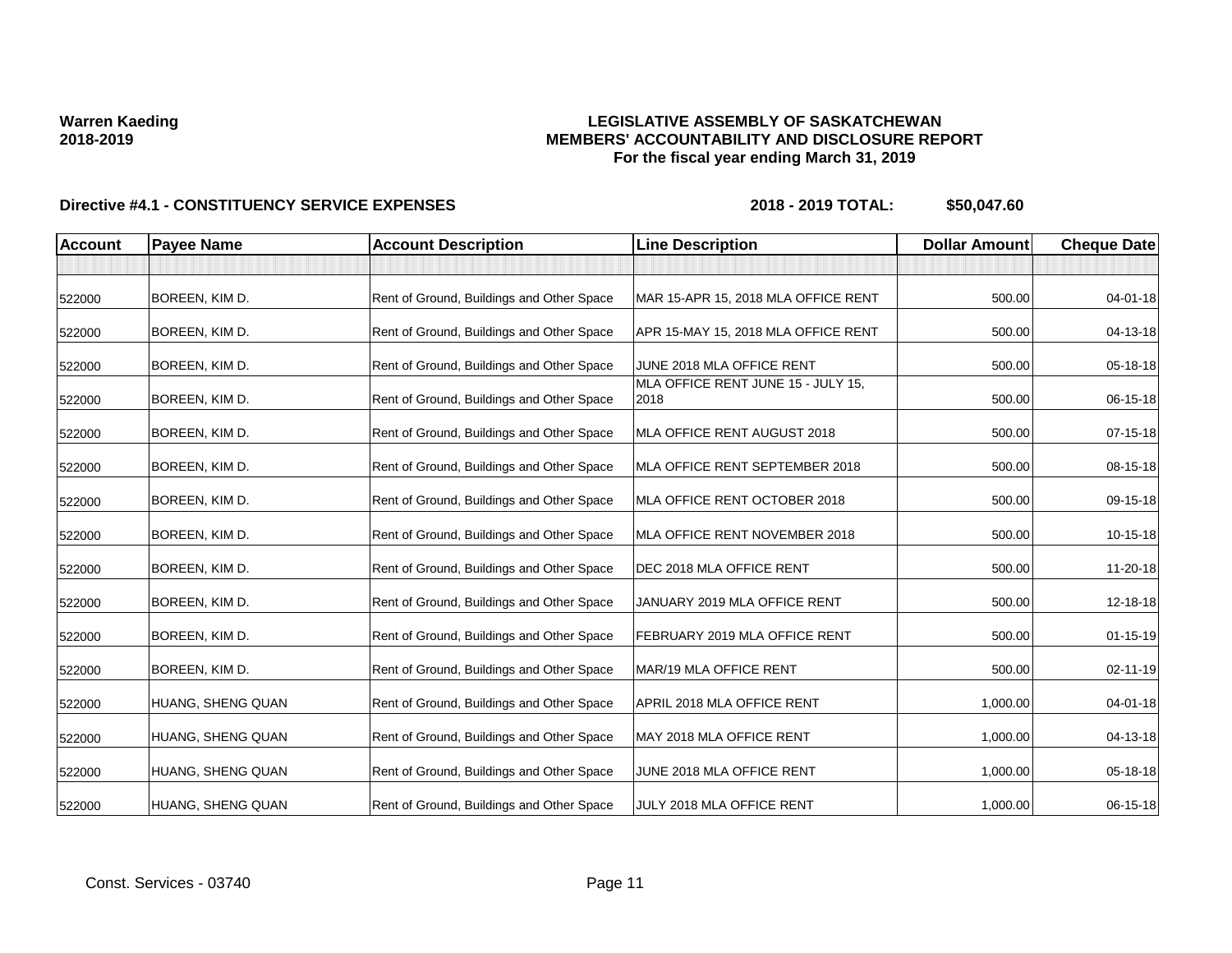## **LEGISLATIVE ASSEMBLY OF SASKATCHEWAN MEMBERS' ACCOUNTABILITY AND DISCLOSURE REPORT For the fiscal year ending March 31, 2019**

| <b>Account</b> | <b>Payee Name</b>              | <b>Account Description</b>                | <b>Line Description</b>           | <b>Dollar Amount</b> | <b>Cheque Date</b> |
|----------------|--------------------------------|-------------------------------------------|-----------------------------------|----------------------|--------------------|
|                |                                |                                           |                                   |                      |                    |
| 522000         | HUANG, SHENG QUAN              | Rent of Ground, Buildings and Other Space | MLA OFFICE RENT AUGUST 2018       | 1,000.00             | $07 - 15 - 18$     |
| 522000         | HUANG, SHENG QUAN              | Rent of Ground, Buildings and Other Space | MLA OFFICE RENT SEPTEMBER 2018    | 1.000.00             | 08-15-18           |
| 522000         | HUANG, SHENG QUAN              | Rent of Ground, Buildings and Other Space | MLA OFFICE RENT OCTOBER 2018      | 1,000.00             | 09-15-18           |
| 522000         | HUANG, SHENG QUAN              | Rent of Ground, Buildings and Other Space | MLA OFFICE RENT NOVEMBER 2018     | 1,000.00             | 10-15-18           |
| 522000         | HUANG, SHENG QUAN              | Rent of Ground, Buildings and Other Space | <b>IDEC 2018 MLA OFFICE RENT</b>  | 1,000.00             | 11-20-18           |
| 522000         | HUANG, SHENG QUAN              | Rent of Ground, Buildings and Other Space | JANUARY 2019 MLA OFFICE RENT      | 1,000.00             | 12-18-18           |
| 522000         | HUANG, SHENG QUAN              | Rent of Ground, Buildings and Other Space | FEBRUARY 2019 MLA OFFICE RENT     | 1,000.00             | $01 - 15 - 19$     |
| 522000         | HUANG, SHENG QUAN              | Rent of Ground, Buildings and Other Space | MAR/19 MLA OFFICE RENT            | 1.000.00             | 02-11-19           |
| 522500         | <b>MELVILLE AGENCIES</b>       | <b>Insurance Premiums</b>                 | C701271824 OFFICE INSURANCE       | 720.80               | $04 - 12 - 18$     |
| 522600         | CHURCHBRIDGE, TOWN OF          | Utilities - Water and Sewer               | 04/01/2018 - 06/30/2018           | 4.44                 | 05-01-18           |
| 522700         | CHURCHBRIDGE, TOWN OF          | Utilities - Electricity and Nat Gas       | <b>UTILITIES</b>                  | 257.43               | 08-01-18           |
| 522700         | <b>CHURCHBRIDGE, TOWN OF</b>   | Utilities - Electricity and Nat Gas       | 01310000 OCT - DEC 2018           | 257.43               | $10 - 01 - 18$     |
| 522700         | CHURCHBRIDGE, TOWN OF          | Utilities - Electricity and Nat Gas       | 01310000 JAN 01 TO MARCH 31, 2019 | 257.43               | $01 - 01 - 19$     |
| 522700         | <b>SASKENERGY INCORPORATED</b> | Utilities - Electricity and Nat Gas       | 76181785783 APRIL 9, 2018         | 78.52                | 04-09-18           |
| 522700         | <b>SASKENERGY INCORPORATED</b> | Utilities - Electricity and Nat Gas       | 76181785783 MAY 7, 2018           | 61.32                | 05-07-18           |
| 522700         | <b>SASKENERGY INCORPORATED</b> | Utilities - Electricity and Nat Gas       | 76181785783 JUN 7 2018            | 47.19                | 06-07-18           |
| 522700         | <b>SASKENERGY INCORPORATED</b> | Utilities - Electricity and Nat Gas       | 76181785783JULY 9 2018            | 42.28                | $07 - 01 - 18$     |
| 522700         | <b>SASKENERGY INCORPORATED</b> | Utilities - Electricity and Nat Gas       | 76181785783 AUGUST 8, 2018        | 41.05                | 08-08-18           |
| 522700         | <b>SASKENERGY INCORPORATED</b> | Utilities - Electricity and Nat Gas       | 76181785783 SEPT 7 2018           | 41.66                | 09-07-18           |
| 522700         | <b>SASKENERGY INCORPORATED</b> | Utilities - Electricity and Nat Gas       | 76181785783 OCT 06 2018           | 51.48                | 10-02-18           |
| 522700         | <b>SASKENERGY INCORPORATED</b> | Utilities - Electricity and Nat Gas       | 76181785783 NOV 7 2018            | 61.77                | 11-07-18           |
| 522700         | <b>SASKENERGY INCORPORATED</b> | Utilities - Electricity and Nat Gas       | 76181785783 DECEMBER 7, 2018      | 74.09                | $01 - 01 - 19$     |
| 522700         | <b>SASKENERGY INCORPORATED</b> | Utilities - Electricity and Nat Gas       | 76181785783 JANUARY 08, 2019      | 75.57                | 01-08-19           |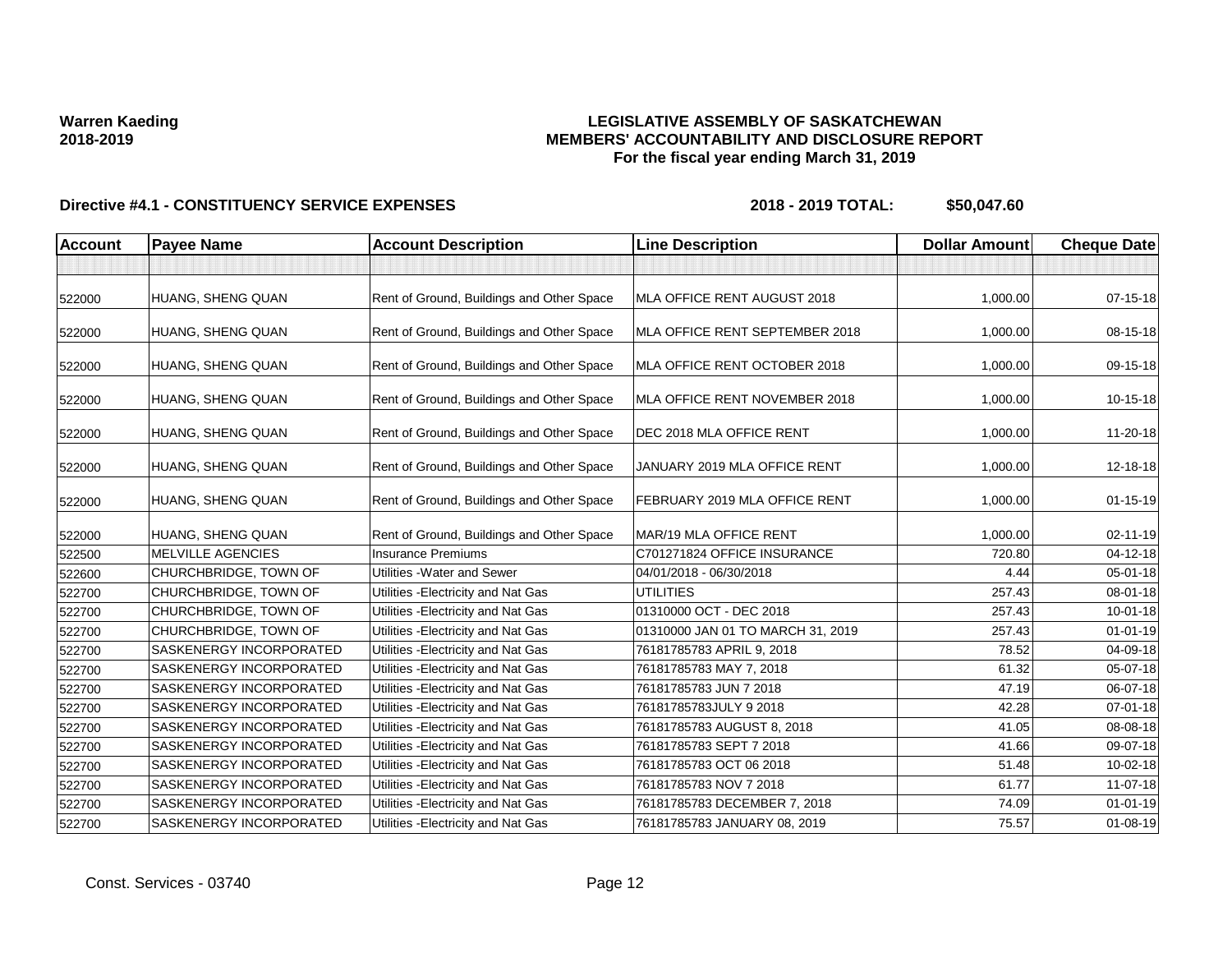### **LEGISLATIVE ASSEMBLY OF SASKATCHEWAN MEMBERS' ACCOUNTABILITY AND DISCLOSURE REPORT For the fiscal year ending March 31, 2019**

| <b>Account</b> | <b>Payee Name</b>                                   | <b>Account Description</b>           | <b>Line Description</b>         | <b>Dollar Amount</b> | <b>Cheque Date</b> |
|----------------|-----------------------------------------------------|--------------------------------------|---------------------------------|----------------------|--------------------|
|                |                                                     |                                      |                                 |                      |                    |
| 522700         | <b>SASKENERGY INCORPORATED</b>                      | Utilities - Electricity and Nat Gas  | 76181785783 FEBRUARY 07, 2019   | 84.41                | 02-07-19           |
| 522700         | <b>SASKENERGY INCORPORATED</b>                      | Utilities - Electricity and Nat Gas  | 76181785783 MARCH 07, 2019      | 78.97                | 03-07-19           |
| 522700         | SASKPOWER CORPORATION                               | Utilities - Electricity and Nat Gas  | 510004429955 APRIL 9, 2018      | 24.81                | 04-09-18           |
| 522700         | <b>SASKPOWER CORPORATION</b>                        | Utilities - Electricity and Nat Gas  | 500000862150 APRIL 12, 2018     | 164.45               | $04 - 12 - 18$     |
| 522700         | SASKPOWER CORPORATION                               | Utilities - Electricity and Nat Gas  | 510004429955 MAY 7, 2018        | 55.96                | 05-07-18           |
| 522700         | <b>SASKPOWER CORPORATION</b>                        | Utilities - Electricity and Nat Gas  | 500000862150 MAY 10, 2018       | 209.72               | 05-10-18           |
| 522700         | SASKPOWER CORPORATION                               | Utilities - Electricity and Nat Gas  | 510004429955 JUNE 7 2018        | 46.83                | 06-07-18           |
| 522700         | <b>SASKPOWER CORPORATION</b>                        | Utilities - Electricity and Nat Gas  | 500000862150 JUNE 12 2018       | 229.00               | $07 - 01 - 18$     |
| 522700         | SASKPOWER CORPORATION                               | Utilities - Electricity and Nat Gas  | 510004429955 JULY 4 2018        | 45.45                | 07-09-18           |
| 522700         | SASKPOWER CORPORATION                               | Utilities - Electricity and Nat Gas  | 500000862150 JULY 12 2018       | 204.87               | $07 - 12 - 18$     |
| 522700         | <b>SASKPOWER CORPORATION</b>                        | Utilities - Electricity and Nat Gas  | 510004429955 AUGUST 8, 2018     | 43.79                | 08-08-18           |
| 522700         | SASKPOWER CORPORATION                               | Utilities - Electricity and Nat Gas  | 500000862150 AUGUST 14 2018     | 716.06               | 09-01-18           |
| 522700         | <b>SASKPOWER CORPORATION</b>                        | Utilities - Electricity and Nat Gas  | 510004429955 SEPT 7 2018        | 46.83                | 09-07-18           |
| 522700         | SASKPOWER CORPORATION                               | Utilities - Electricity and Nat Gas  | 500000862150 SEPTEMBER 12, 2018 | 245.32               | $10 - 01 - 18$     |
| 522700         | <b>SASKPOWER CORPORATION</b>                        | Utilities - Electricity and Nat Gas  | 510004429955 OCT 4 2018         | 44.09                | $10 - 05 - 18$     |
| 522700         | <b>SASKPOWER CORPORATION</b>                        | Utilities - Electricity and Nat Gas  | 500000862150 OCT 11 2018        | 196.00               | $10 - 11 - 18$     |
| 522700         | <b>SASKPOWER CORPORATION</b>                        | Utilities - Electricity and Nat Gas  | 510004429955 NOV 7 2018         | 61.13                | 11-07-18           |
| 522700         | SASKPOWER CORPORATION                               | Utilities - Electricity and Nat Gas  | 500000862150 NOV 13 2018        | 364.63               | $11 - 13 - 18$     |
| 522700         | <b>SASKPOWER CORPORATION</b>                        | Utilities - Electricity and Nat Gas  | 500000862150 DECEMBER 11, 2018  | 190.43               | $01 - 01 - 19$     |
| 522700         | SASKPOWER CORPORATION                               | Utilities - Electricity and Nat Gas  | 510004429955 DECEMBER 7, 2018   | 45.16                | $01 - 01 - 19$     |
| 522700         | <b>SASKPOWER CORPORATION</b>                        | Utilities - Electricity and Nat Gas  | 510004429955 JANUARY 08, 2019   | 44.31                | $01 - 08 - 19$     |
| 522700         | SASKPOWER CORPORATION                               | Utilities - Electricity and Nat Gas  | 500000862150 JANUARY 11, 2019   | 207.00               | $01 - 11 - 19$     |
| 522700         | <b>SASKPOWER CORPORATION</b>                        | Utilities - Electricity and Nat Gas  | 510004429955 FEBRUARY 07, 2019  | 76.65                | 02-07-19           |
| 522700         | SASKPOWER CORPORATION                               | Utilities - Electricity and Nat Gas  | 510004429955 MARCH 07, 2019     | 54.59                | 03-07-19           |
| 522700         | <b>SASKPOWER CORPORATION</b>                        | Utilities - Electricity and Nat Gas  | 500000862150 MARCH 12, 2019     | 121.56               | 03-12-19           |
| 524600         | <b>R-COM FIRE/RESCUE</b>                            | Maintenance Contracts                | ANNUAL INSPECTION - NO GST      | 78.33                | 09-01-18           |
| 525000         | MINISTER OF FINANCE-MINISTRY<br>OF CENTRAL SERVICES | Postal, Courier, Freight and Related | FEBRUARY 2018 MAIL SERVICES     | 42.13                | $04 - 01 - 18$     |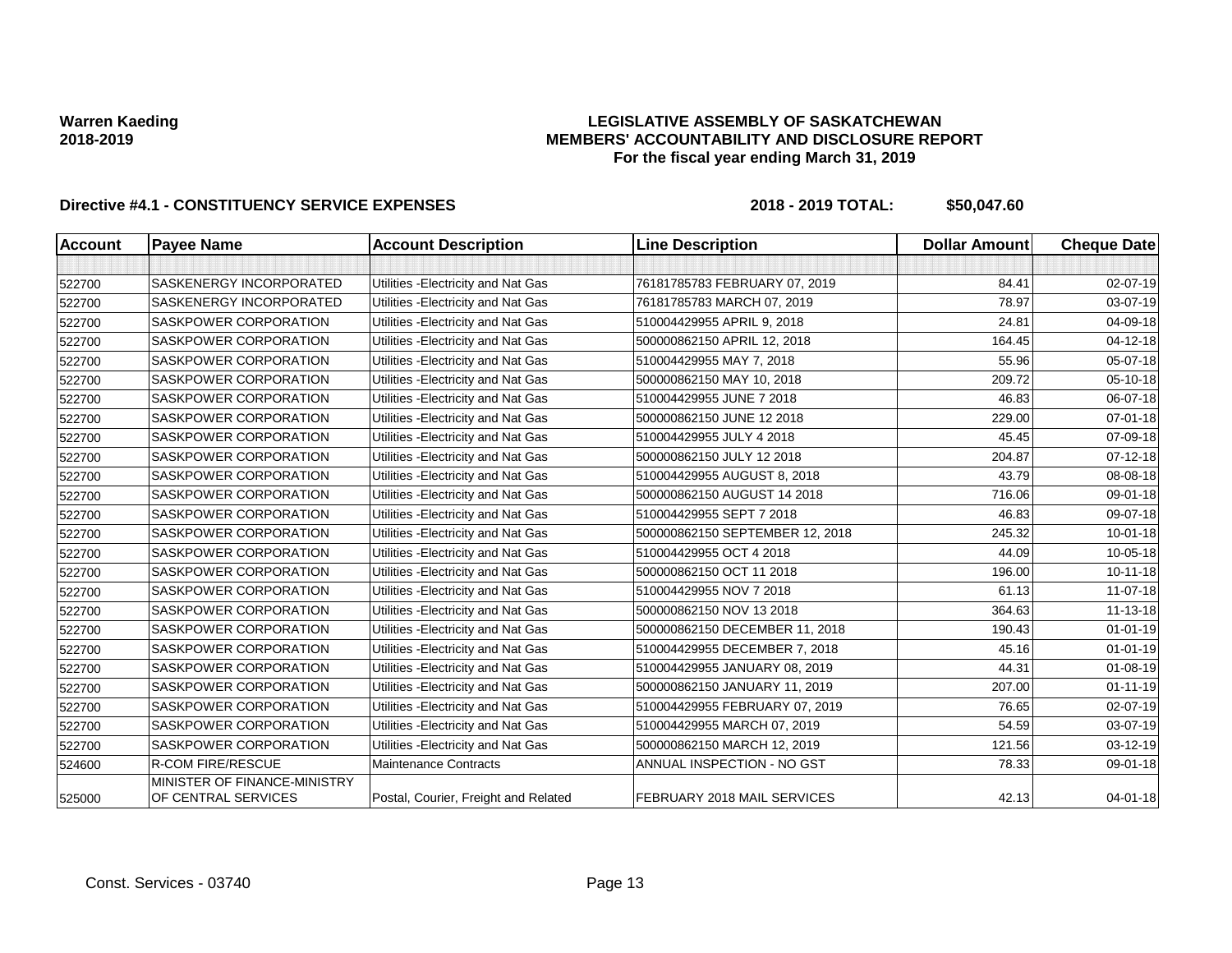## **LEGISLATIVE ASSEMBLY OF SASKATCHEWAN MEMBERS' ACCOUNTABILITY AND DISCLOSURE REPORT For the fiscal year ending March 31, 2019**

| <b>Account</b> | <b>Payee Name</b>                                   | <b>Account Description</b>           | <b>Line Description</b>     | <b>Dollar Amount</b> | <b>Cheque Date</b> |
|----------------|-----------------------------------------------------|--------------------------------------|-----------------------------|----------------------|--------------------|
|                |                                                     |                                      |                             |                      |                    |
| 525000         | MINISTER OF FINANCE-MINISTRY<br>OF CENTRAL SERVICES | Postal, Courier, Freight and Related | MAIL SERVICES APRIL 2018    | 47.92                | 07-01-18           |
| 525000         | MINISTER OF FINANCE-MINISTRY<br>OF CENTRAL SERVICES | Postal, Courier, Freight and Related | MAIL SERVICES MAY 2018      | 47.92                | 07-01-18           |
| 525000         | MINISTER OF FINANCE-MINISTRY<br>OF CENTRAL SERVICES | Postal, Courier, Freight and Related | MAIL SERVICES JUNE          | 48.42                | 08-01-18           |
| 525000         | MINISTER OF FINANCE-MINISTRY<br>OF CENTRAL SERVICES | Postal, Courier, Freight and Related | MAIL SERVICES JULY 2018     | 45.96                | 09-06-18           |
| 525000         | MINISTER OF FINANCE-MINISTRY<br>OF CENTRAL SERVICES | Postal, Courier, Freight and Related | MAIL SERVICES AUG 2018      | 45.96                | $11 - 01 - 18$     |
| 525000         | MINISTER OF FINANCE-MINISTRY<br>OF CENTRAL SERVICES | Postal, Courier, Freight and Related | MAIL SERVICES SEP/18        | 46.02                | $01 - 01 - 19$     |
| 525000         | MINISTER OF FINANCE-MINISTRY<br>OF CENTRAL SERVICES | Postal, Courier, Freight and Related | MAIL SERVICES OCT/18        | 46.02                | $01 - 01 - 19$     |
| 525000         | MINISTER OF FINANCE-MINISTRY<br>OF CENTRAL SERVICES | Postal, Courier, Freight and Related | MAIL SERVICES NOV/18        | 46.02                | $01 - 01 - 19$     |
| 525000         | MINISTER OF FINANCE-MINISTRY<br>OF CENTRAL SERVICES | Postal, Courier, Freight and Related | MAIL SERVICES DEC/18        | 46.02                | $02 - 01 - 19$     |
| 525000         | MINISTER OF FINANCE-MINISTRY<br>OF CENTRAL SERVICES | Postal, Courier, Freight and Related | MAIL SERVICES JAN/19        | 46.02                | 03-01-19           |
| 525000         | MINISTER OF FINANCE-MINISTRY<br>OF CENTRAL SERVICES | Postal, Courier, Freight and Related | MAIL SERVICES FEB/19        | 46.02                | 03-14-19           |
| 525000         | MINISTER OF FINANCE-MINISTRY<br>OF CENTRAL SERVICES | Postal, Courier, Freight and Related | <b>MAR/19 MAIL SERVICES</b> | 46.02                | 03-31-19           |
| 525000         | MCINTYRE, RICHARD L.                                | Postal, Courier, Freight and Related | <b>POSTAGE</b>              | 3.10                 | 05-01-18           |
| 525000         | MCINTYRE, RICHARD L.                                | Postal, Courier, Freight and Related | <b>POSTAGE</b>              | 12.13                | $07 - 01 - 18$     |
| 525000         | MCINTYRE, RICHARD L.                                | Postal, Courier, Freight and Related | <b>POSTAGE</b>              | 10.13                | 05-01-18           |
| 529000         | <b>POSITIVE SIGNS</b>                               | <b>General Contractual Services</b>  | <b>SIGN PRODUCTION</b>      | 1,104.01             | $05 - 01 - 18$     |
| 529000         | TIM'S BOBCAT SERVICE                                | <b>General Contractual Services</b>  | <b>SNOW REMOVAL</b>         | 80.00                | 04-01-18           |
| 529000         | TIM'S BOBCAT SERVICE                                | <b>General Contractual Services</b>  | <b>SNOW REMOVAL</b>         | 240.00               | $04 - 01 - 18$     |
| 529000         | TIM'S BOBCAT SERVICE                                | <b>General Contractual Services</b>  | <b>SNOW REMOVAL</b>         | 80.00                | $04 - 01 - 18$     |
| 529000         | TIM'S BOBCAT SERVICE                                | <b>General Contractual Services</b>  | <b>SNOW REMOVAL</b>         | 160.00               | $01 - 01 - 19$     |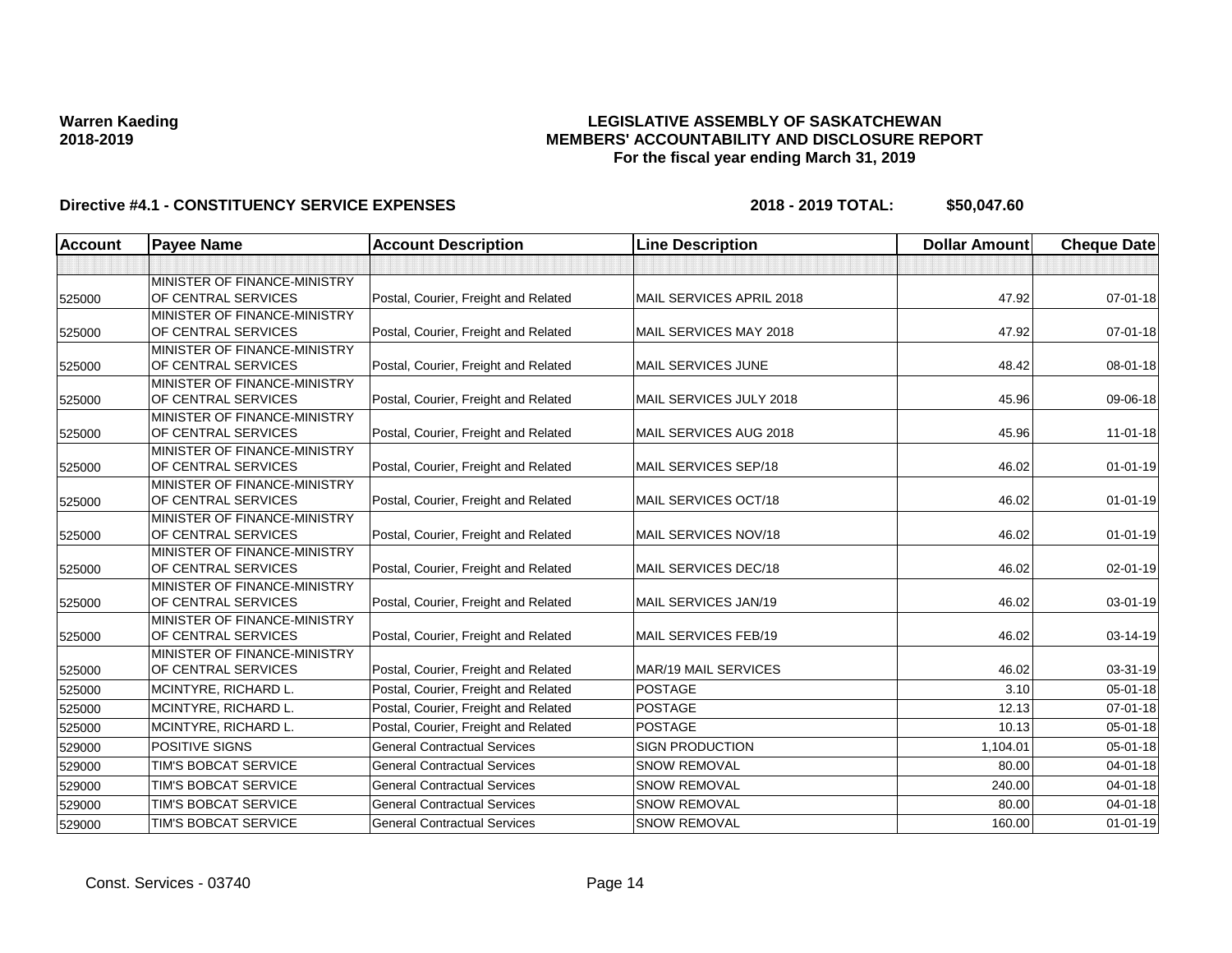### **LEGISLATIVE ASSEMBLY OF SASKATCHEWAN MEMBERS' ACCOUNTABILITY AND DISCLOSURE REPORT For the fiscal year ending March 31, 2019**

| Account | <b>Payee Name</b>                                      | <b>Account Description</b>              | <b>Line Description</b>                                     | <b>Dollar Amount</b> | <b>Cheque Date</b> |
|---------|--------------------------------------------------------|-----------------------------------------|-------------------------------------------------------------|----------------------|--------------------|
|         |                                                        |                                         |                                                             |                      |                    |
| 529000  | TIM'S BOBCAT SERVICE                                   | <b>General Contractual Services</b>     | <b>SNOW REMOVAL</b>                                         | 80.00                | $01 - 01 - 19$     |
| 529000  | TIM'S BOBCAT SERVICE                                   | <b>General Contractual Services</b>     | <b>SNOW REMOVAL</b>                                         | 160.00               | $03 - 01 - 19$     |
| 529000  | TIM'S BOBCAT SERVICE                                   | <b>General Contractual Services</b>     | <b>SNOW REMOVAL</b>                                         | 320.00               | 03-01-19           |
| 529200  | KAEDING, WARREN                                        | Professional Development                | <b>REIMB: REGISTRATION FEE</b>                              | 506.29               | 08-01-18           |
| 530000  | MELVILLE MILLIONAIRES JR. A<br><b>HOCKEY CLUB</b>      | <b>Communications Development Costs</b> | <b>BOARD SIGN PRODUCTION</b>                                | 180.00               | 12-01-18           |
| 530300  | MARU GROUP CANADA INC.                                 | Primary Research/Focus group            | AD HOC CONSULTING - BRAND<br><b>HEALTH/TRACKING U&amp;A</b> | 632.98               | 08-01-18           |
| 530300  | <b>MARU GROUP CANADA INC.</b>                          | Primary Research/Focus group            | AD HOC CONSULTING-BRAND<br>HEALTH/TRACKING/U&A              | 632.98               | $10 - 01 - 18$     |
| 530300  | <b>MARU GROUP CANADA INC.</b>                          | Primary Research/Focus group            | <b>GROUP AD HOC CONSULTING</b>                              | 632.98               | $11-01-18$         |
| 530300  | MARU GROUP CANADA INC.                                 | Primary Research/Focus group            | GROUP AD AD CONSULTING                                      | 632.98               | $12 - 01 - 18$     |
| 530500  | ADCANADA MEDIA INC.                                    | Media Placement                         | <b>ADVERTISING</b>                                          | 364.71               | 03-28-19           |
| 530500  | <b>BROADCASTING STATION CJJC</b><br>THE ROCK 98FIVE FM | Media Placement                         | <b>ADVERTISING</b>                                          | 119.00               | 08-01-18           |
| 530500  | <b>BROADCASTING STATION CJJC</b><br>THE ROCK 98FIVE FM | Media Placement                         | <b>ADVERTISING</b>                                          | 418.00               | $01 - 01 - 19$     |
| 530500  | CHURCHBRIDGE ARENA BOARD                               | Media Placement                         | <b>ADVERTISING</b>                                          | 200.00               | $02 - 01 - 19$     |
| 530500  | <b>CHURCHBRIDGE CURLING CLUB</b>                       | Media Placement                         | <b>ADVERTISING</b>                                          | 100.00               | 09-07-18           |
| 530500  | CHURCHBRIDGE LIONS CLUB                                | Media Placement                         | <b>ADVERTISING</b>                                          | 50.00                | 09-05-18           |
| 530500  | <b>CREATIVE FIRE</b>                                   | Media Placement                         | <b>ADVERTISING</b>                                          | 1,061.20             | 08-17-18           |
| 530500  | <b>CREATIVE FIRE</b>                                   | Media Placement                         | <b>ADVERTISING</b>                                          | 2,316.03             | $12 - 01 - 18$     |
| 530500  | <b>CREATIVE FIRE</b>                                   | Media Placement                         | <b>ADVERTISING</b>                                          | 1,462.68             | 03-26-19           |
| 530500  | FOUR-TOWN JOURNAL                                      | Media Placement                         | <b>ADVERTISING</b>                                          | 205.80               | 05-01-18           |
| 530500  | <b>FOUR-TOWN JOURNAL</b>                               | Media Placement                         | <b>ADVERTISING</b>                                          | 154.35               | 06-01-18           |
| 530500  | FOUR-TOWN JOURNAL                                      | Media Placement                         | <b>ADVERTISING</b>                                          | 155.82               | 07-01-18           |
| 530500  | FOUR-TOWN JOURNAL                                      | Media Placement                         | <b>ADVERTISING</b>                                          | 154.35               | 08-01-18           |
| 530500  | FOUR-TOWN JOURNAL                                      | Media Placement                         | <b>ADVERTISING</b>                                          | 167.58               | 09-01-18           |
| 530500  | FOUR-TOWN JOURNAL                                      | Media Placement                         | <b>ADVERTISING</b>                                          | 161.70               | 11-01-18           |
| 530500  | <b>FOUR-TOWN JOURNAL</b>                               | Media Placement                         | <b>ADVERTISING</b>                                          | 308.70               | $12 - 01 - 18$     |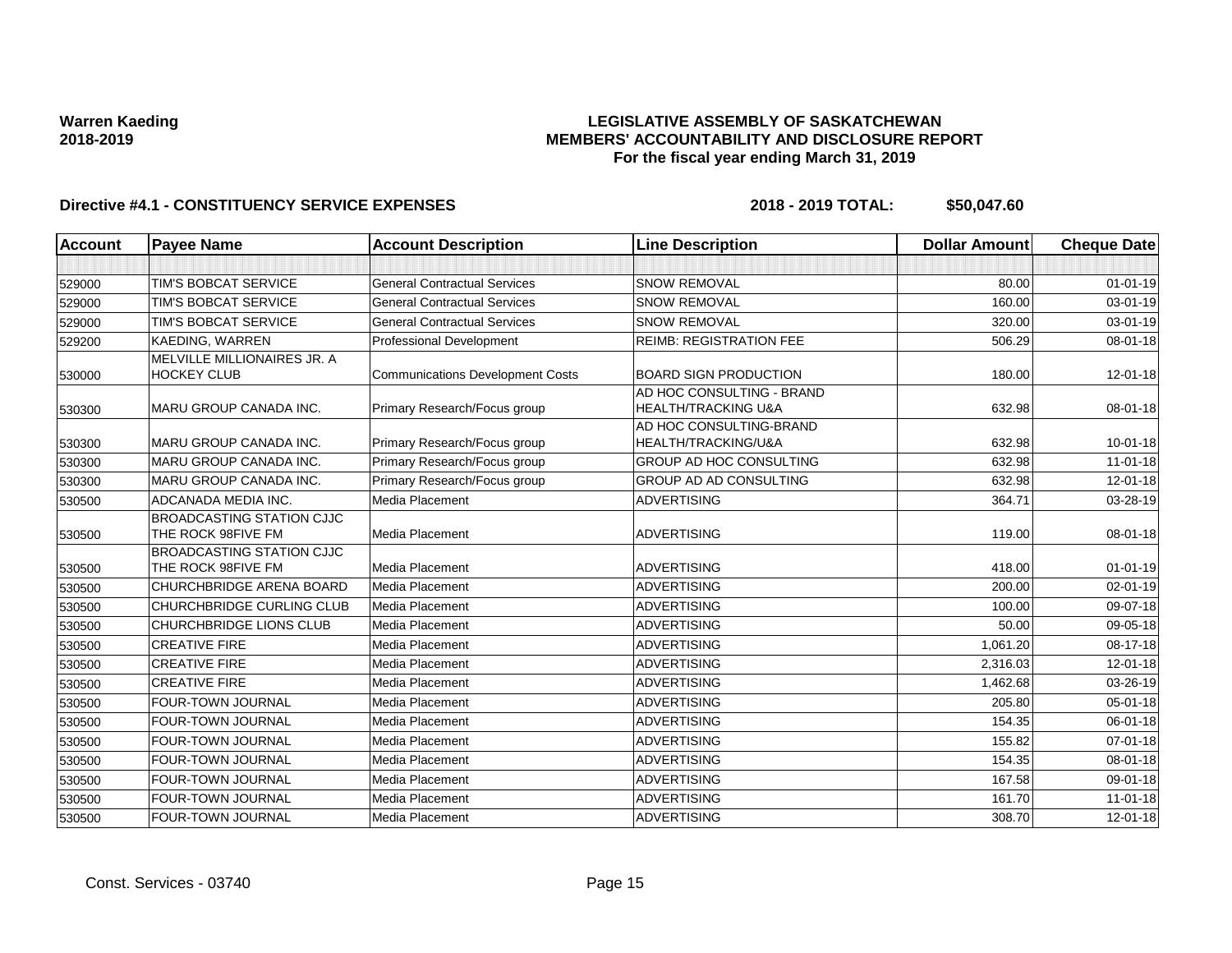## **LEGISLATIVE ASSEMBLY OF SASKATCHEWAN MEMBERS' ACCOUNTABILITY AND DISCLOSURE REPORT For the fiscal year ending March 31, 2019**

| <b>Account</b> | <b>Payee Name</b>                                                   | <b>Account Description</b> | <b>Line Description</b> | <b>Dollar Amount</b> | <b>Cheque Date</b> |
|----------------|---------------------------------------------------------------------|----------------------------|-------------------------|----------------------|--------------------|
|                |                                                                     |                            |                         |                      |                    |
| 530500         | <b>FOUR-TOWN JOURNAL</b>                                            | Media Placement            | <b>ADVERTISING</b>      | 127.68               | $01 - 01 - 19$     |
| 530500         | <b>FOUR-TOWN JOURNAL</b>                                            | Media Placement            | <b>ADVERTISING</b>      | 154.35               | $02 - 01 - 19$     |
| 530500         | FOUR-TOWN JOURNAL                                                   | Media Placement            | <b>ADVERTISING</b>      | 163.17               | 03-27-19           |
| 530500         | <b>GRASSLANDS NEWS GROUP</b>                                        | Media Placement            | <b>ADVERTISING</b>      | 169.26               | $05 - 01 - 18$     |
| 530500         | <b>GRASSLANDS NEWS GROUP</b>                                        | Media Placement            | <b>ADVERTISING</b>      | 169.26               | 06-01-18           |
| 530500         | <b>GRASSLANDS NEWS GROUP</b>                                        | Media Placement            | <b>ADVERTISING</b>      | 169.26               | 07-01-18           |
| 530500         | <b>GRASSLANDS NEWS GROUP</b>                                        | Media Placement            | <b>ADVERTISING</b>      | 169.26               | $07 - 12 - 18$     |
| 530500         | <b>GRASSLANDS NEWS GROUP</b>                                        | Media Placement            | <b>ADVERTISING</b>      | 169.26               | 09-01-18           |
| 530500         | <b>GRASSLANDS NEWS GROUP</b>                                        | Media Placement            | <b>ADVERTSING</b>       | 169.26               | $10 - 05 - 18$     |
| 530500         | <b>GRASSLANDS NEWS GROUP</b>                                        | Media Placement            | <b>ADVERTISING</b>      | 169.26               | $11-01-18$         |
| 530500         | <b>GRASSLANDS NEWS GROUP</b>                                        | <b>Media Placement</b>     | <b>ADVERTISING</b>      | 169.26               | 11-16-18           |
| 530500         | <b>GRASSLANDS NEWS GROUP</b>                                        | Media Placement            | <b>ADVERTISING</b>      | 169.26               | $01 - 25 - 19$     |
| 530500         | <b>GRASSLANDS NEWS GROUP</b>                                        | Media Placement            | <b>ADVERTISING</b>      | 169.26               | 03-15-19           |
| 530500         | <b>GRASSLANDS NEWS GROUP</b>                                        | Media Placement            | <b>ADVERTISING</b>      | 250.00               | 03-30-19           |
| 530500         | <b>MELVILLE &amp; DISTRICT AGRI-PARK</b><br><b>ASSOCIATION INC.</b> | Media Placement            | <b>ADVERTISING</b>      | 100.00               | 08-10-18           |
| 530500         | MELVILLE CURLING CLUB INC.                                          | Media Placement            | <b>ADVERTISING</b>      | 125.00               | $12 - 01 - 18$     |
| 530500         | MELVILLE MILLIONAIRE BASEBALL                                       | Media Placement            | <b>ADVERTISING</b>      | 450.00               | $07 - 01 - 18$     |
| 530500         | MELVILLE MILLIONAIRE BASEBALL                                       | Media Placement            | <b>ADVERTISING</b>      | 500.00               | $01 - 01 - 19$     |
| 530500         | <b>MELVILLE MILLIONAIRES JR. A</b><br><b>HOCKEY CLUB</b>            | Media Placement            | <b>ADVERTISING</b>      | 1,000.00             | $12 - 01 - 18$     |
| 530500         | MELVILLE REGIONAL PARK<br><b>AUTHORITY</b>                          | Media Placement            | <b>ADVERTISING</b>      | 200.00               | 08-01-18           |
| 530500         | MINER-JOURNAL                                                       | Media Placement            | <b>ADVERTISING</b>      | 100.00               | 07-01-18           |
| 530500         | MINER-JOURNAL                                                       | Media Placement            | <b>ADVERTISING</b>      | 121.00               | 07-01-18           |
| 530500         | MINER-JOURNAL                                                       | Media Placement            | <b>ADVERTISING</b>      | 73.92                | $07 - 01 - 18$     |
| 530500         | MINER-JOURNAL                                                       | Media Placement            | <b>ADVERTISING</b>      | 100.00               | $07 - 01 - 18$     |
| 530500         | MINER-JOURNAL                                                       | Media Placement            | <b>ADVERTISING</b>      | 100.00               | $07 - 01 - 18$     |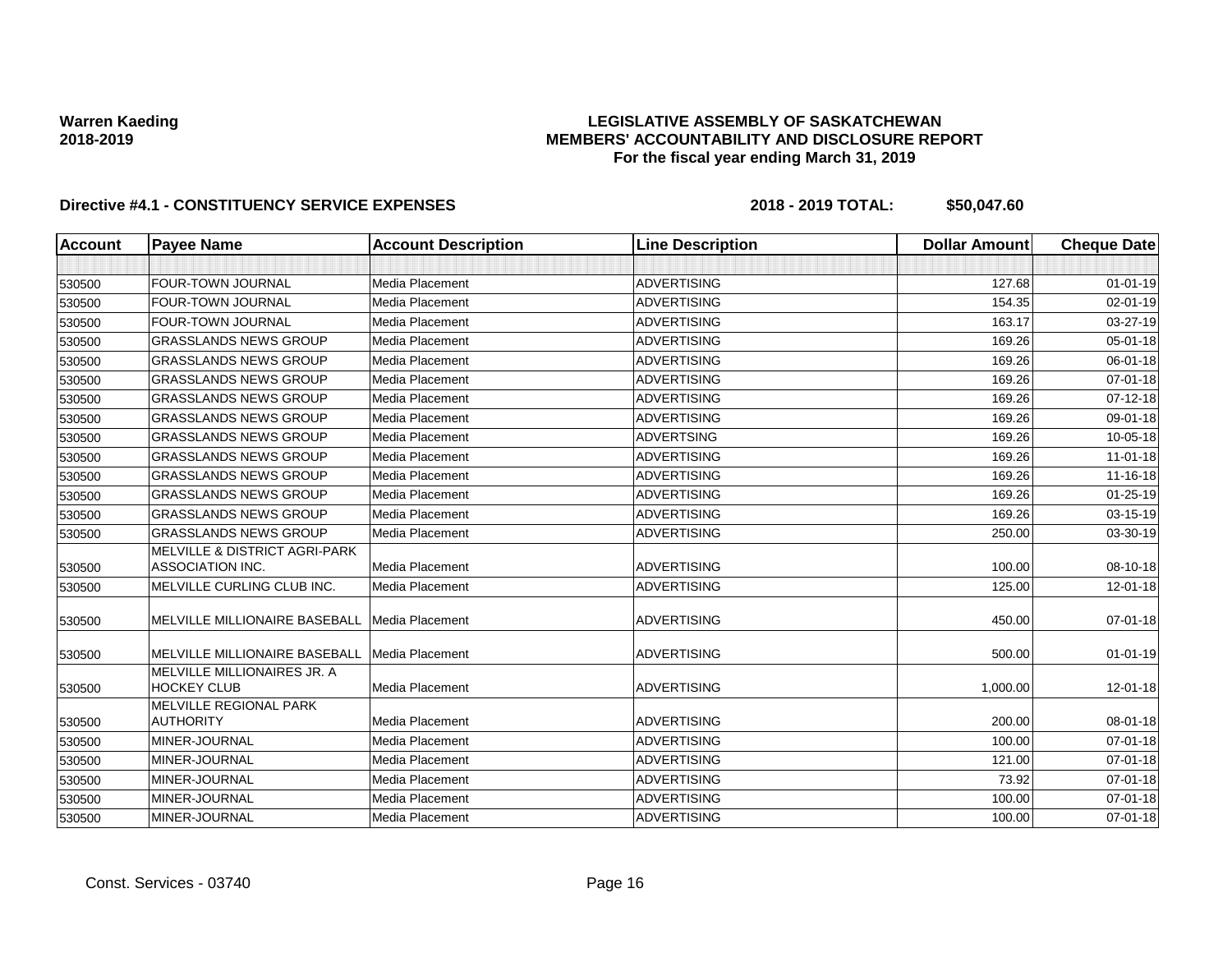## **LEGISLATIVE ASSEMBLY OF SASKATCHEWAN MEMBERS' ACCOUNTABILITY AND DISCLOSURE REPORT For the fiscal year ending March 31, 2019**

| <b>Account</b> | <b>Payee Name</b>                  | <b>Account Description</b>                                        | <b>Line Description</b>         | <b>Dollar Amount</b> | <b>Cheque Date</b> |
|----------------|------------------------------------|-------------------------------------------------------------------|---------------------------------|----------------------|--------------------|
|                |                                    |                                                                   |                                 |                      |                    |
| 530500         | MINER-JOURNAL                      | <b>Media Placement</b>                                            | <b>ADVERTISING</b>              | 150.66               | 08-01-18           |
| 530500         | MINER-JOURNAL                      | Media Placement                                                   | <b>ADVERTISING</b>              | 169.34               | $01 - 01 - 19$     |
| 530500         | POSITIVE SIGNS                     | Media Placement                                                   | <b>ADVERTISING</b>              | 1,908.98             | 03-20-19           |
|                | ROYAL CANADIAN LEGION              |                                                                   |                                 |                      |                    |
| 530500         | BRANCH NO. 061                     | Media Placement                                                   | <b>ADVERTISING</b>              | 200.00               | $12 - 01 - 18$     |
| 530500         | TWIN VALLEY RIDING CLUB            | Media Placement                                                   | <b>ADVERTISING</b>              | 100.00               | 08-02-18           |
| 530500         | <b>WORLD SPECTATOR</b>             | Media Placement                                                   | <b>ADVERTISING</b>              | 355.00               | $07 - 01 - 18$     |
| 530500         | <b>WORLD SPECTATOR</b>             | Media Placement                                                   | ADVERTISING - NO GST            | 355.00               | $10 - 01 - 18$     |
| 530500         | <b>WORLD SPECTATOR</b>             | Media Placement                                                   | <b>ADVERTISING</b>              | 355.00               | 12-01-18           |
| 530900         | MCINTYRE, RICHARD L.               | Promotional Items                                                 | PROMOTIONAL ITEMS               | 88.72                | 06-01-18           |
| 530900         | <b>TREASURE HOUSE IMPORTS LTD.</b> | <b>Promotional Items</b>                                          | <b>SK PINS</b>                  | 144.00               | 09-01-18           |
| 542000         | MCINTYRE, RICHARD L.               | Travel                                                            | CA TRAVEL SEP 10-NOV 15 2018    | 539.23               | $11-01-18$         |
| 542000         | MCINTYRE, RICHARD L.               | Travel                                                            | C.A. TRAVEL APRIL/18            | 416.23               | 05-01-18           |
| 542000         | MCINTYRE, RICHARD L.               | Travel                                                            | CA TRAVEL MAY 1-15              | 239.49               | 06-01-18           |
| 542000         | MCINTYRE, RICHARD L.               | Travel                                                            | CA TRAVEL - MAY 26-JUNE 12 2018 | 251.84               | $07 - 01 - 18$     |
| 542000         | MCINTYRE, RICHARD L.               | Travel                                                            | CA TRAVEL JUN 15-SEP 6 2018     | 318.50               | $10 - 01 - 18$     |
| 542000         | MCINTYRE, RICHARD L.               | Travel                                                            | CA TRAVEL DEC 20/18 - MAR 20/19 | 407.20               | 03-21-19           |
| 543201         | <b>LEGISLATIVE FOOD SERVICE</b>    | Deputy Minister/Ministry Head Business<br>Expenses - Refreshments | <b>STUDENT DRINKS</b>           | 29.97                | 12-01-18           |
| 543201         | LEGISLATIVE FOOD SERVICE           | Deputy Minister/Ministry Head Business<br>Expenses - Refreshments | <b>STUDENT DRINKS</b>           | 24.42                | 12-05-18           |
| 543201         | LEGISLATIVE FOOD SERVICE           | Deputy Minister/Ministry Head Business<br>Expenses - Refreshments | <b>STUDENT DRINKS</b>           | 26.50                | 12-05-18           |
| 550200         | <b>FOUR-TOWN JOURNAL</b>           | Books, Mags and Ref Materials                                     | ANNUAL SUBSCRIPTION             | 44.50                | 07-03-18           |
| 550200         | KAEDING, WARREN                    | Books, Mags and Ref Materials                                     | <b>REIMB: SUBSCRIPTION</b>      | 180.42               | $11-01-18$         |
| 555000         | MCINTYRE, RICHARD L.               | Other Material and Supplies                                       | <b>OFFICE SUPPLIES</b>          | 10.00                | $07 - 01 - 18$     |
| 555000         | MCINTYRE, RICHARD L.               | Other Material and Supplies                                       | <b>OFFICE SUPPLIES</b>          | 47.86                | 03-28-19           |
| 555000         | <b>STAPLES BUSINESS DEPOT</b>      | Other Material and Supplies                                       | 50096 MISC. & OFFICE SUPPLIES   | 138.73               | 04-03-18           |
| 555000         | <b>STAPLES BUSINESS DEPOT</b>      | Other Material and Supplies                                       | 50096 OFFICE SUPPLIES           | 335.54               | 08-01-18           |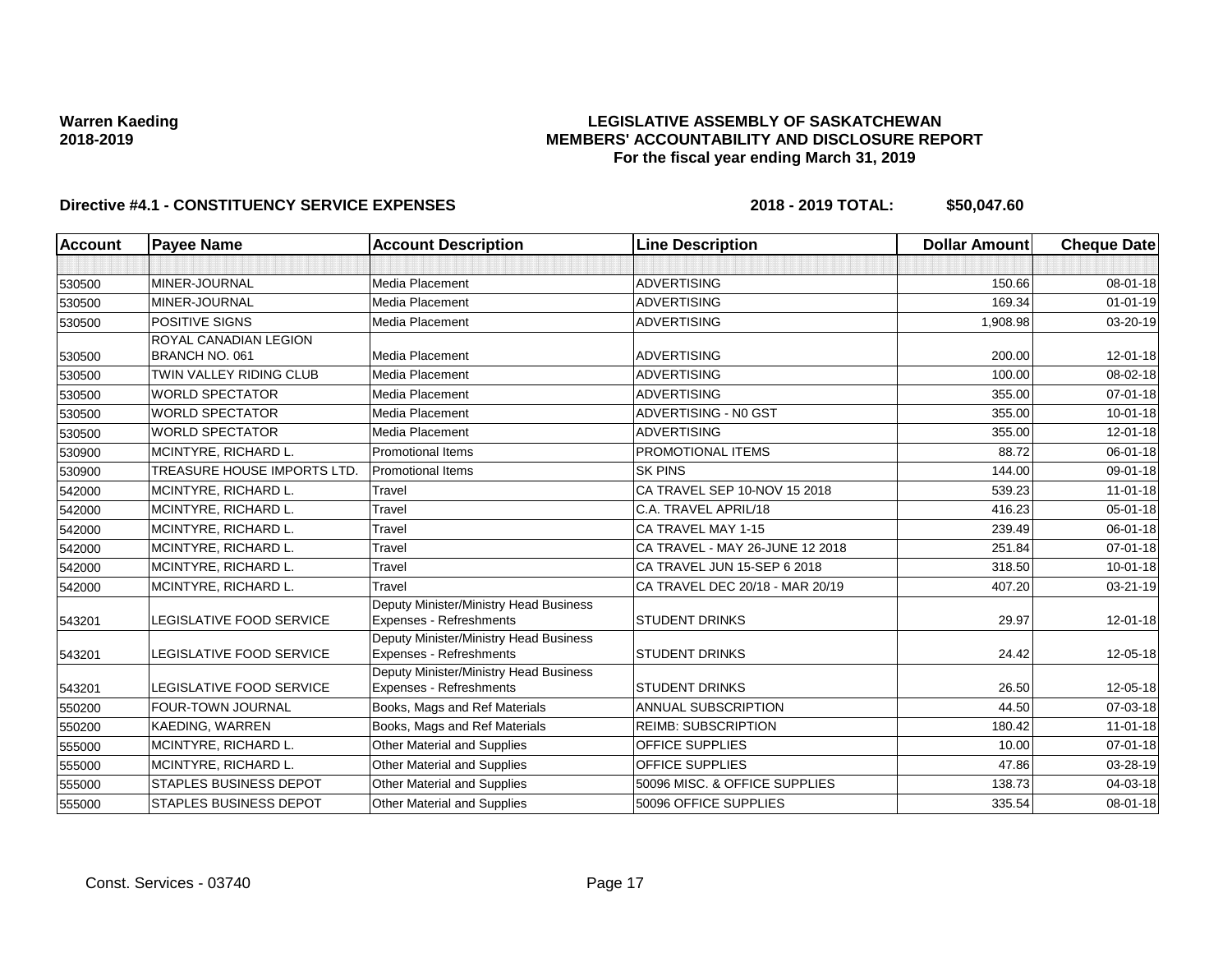### **LEGISLATIVE ASSEMBLY OF SASKATCHEWAN MEMBERS' ACCOUNTABILITY AND DISCLOSURE REPORT For the fiscal year ending March 31, 2019**

| <b>Account</b> | <b>Payee Name</b>        | <b>Account Description</b> | <b>Line Description</b>                    | <b>Dollar Amount</b> | <b>Cheque Date</b> |
|----------------|--------------------------|----------------------------|--------------------------------------------|----------------------|--------------------|
|                |                          |                            |                                            |                      |                    |
| 564300         | <b>CARETEK COMPUTERS</b> | Computer Hardware - Exp.   | PURCHASE OF COMPUTER<br><b>ACCESSORIES</b> | 55.65                | 09-01-18           |
| 564300         | <b>CARETEK COMPUTERS</b> | Computer Hardware - Exp.   | PURCHASE OF COMPUTER<br><b>ACCESSORIES</b> | 238.39               | 09-01-18           |
| 564300         | <b>CARETEK COMPUTERS</b> | Computer Hardware - Exp.   | PURCHASE OF PRINTER                        | 319.01               | 09-01-18           |
| 564600         | MCINTYRE, RICHARD L.     | Computer Software - Exp    | SOFTWARE                                   | 118.94               | 06-01-18           |
|                |                          |                            |                                            |                      |                    |
|                |                          |                            |                                            |                      |                    |
|                |                          |                            |                                            |                      |                    |
|                |                          |                            |                                            |                      |                    |
|                |                          |                            |                                            |                      |                    |
|                |                          |                            |                                            |                      |                    |
|                |                          |                            |                                            |                      |                    |
|                |                          |                            |                                            |                      |                    |
|                |                          |                            |                                            |                      |                    |
|                |                          |                            |                                            |                      |                    |
|                |                          |                            |                                            |                      |                    |
|                |                          |                            |                                            |                      |                    |
|                |                          |                            |                                            |                      |                    |
|                |                          |                            |                                            |                      |                    |
|                |                          |                            |                                            |                      |                    |
|                |                          |                            |                                            |                      |                    |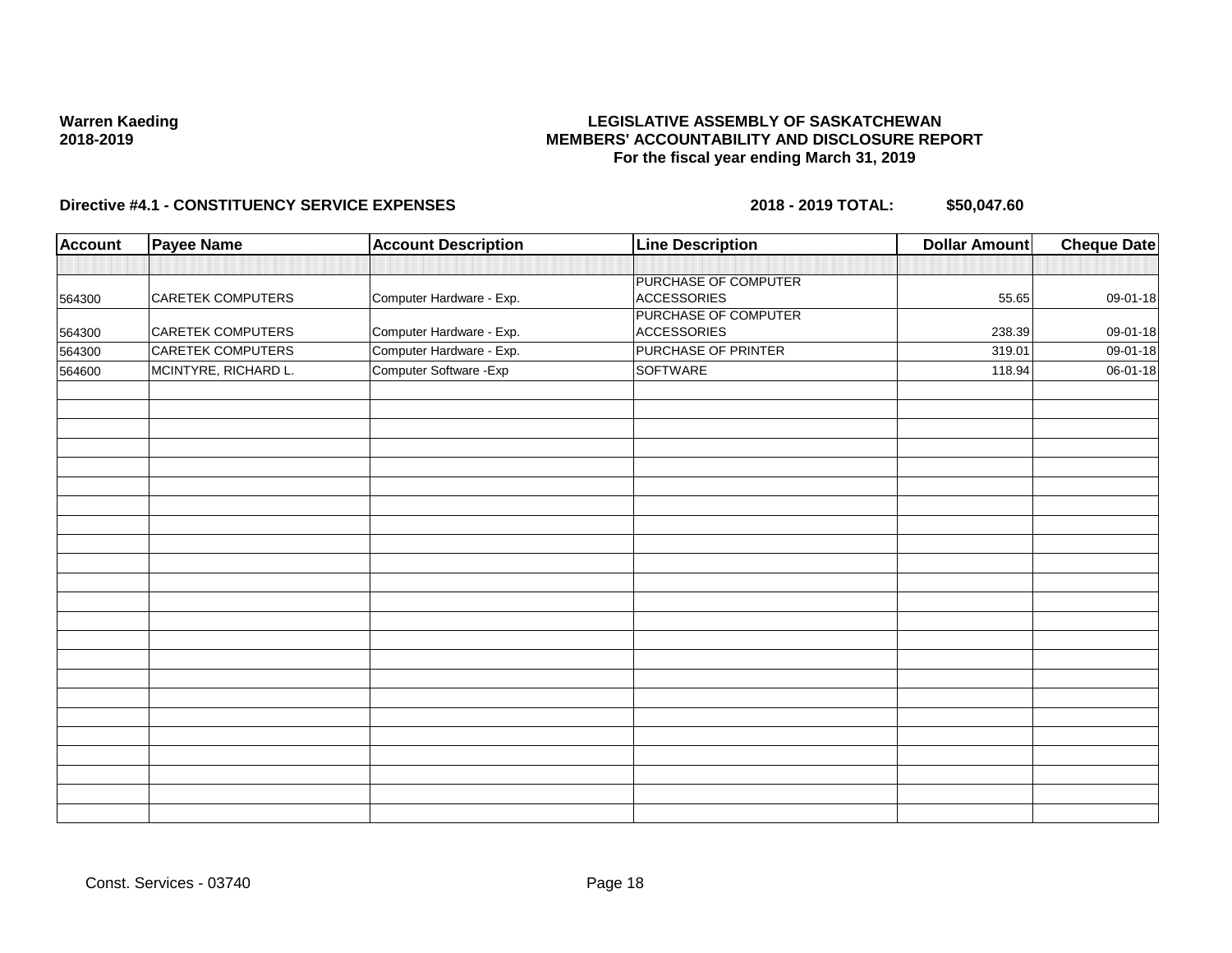### **LEGISLATIVE ASSEMBLY OF SASKATCHEWAN MEMBERS' ACCOUNTABILITY AND DISCLOSURE REPORT For the fiscal year ending March 31, 2019**

| <b>Account</b> | <b>Payee Name</b> | <b>Account Description</b> | <b>Line Description</b> | <b>Cheque Date</b><br>Dollar Amount |
|----------------|-------------------|----------------------------|-------------------------|-------------------------------------|
|                |                   |                            |                         |                                     |
|                |                   |                            |                         |                                     |
|                |                   |                            |                         |                                     |
|                |                   |                            |                         |                                     |
|                |                   |                            |                         |                                     |
|                |                   |                            |                         |                                     |
|                |                   |                            |                         |                                     |
|                |                   |                            |                         |                                     |
|                |                   |                            |                         |                                     |
|                |                   |                            |                         |                                     |
|                |                   |                            |                         |                                     |
|                |                   |                            |                         |                                     |
|                |                   |                            |                         |                                     |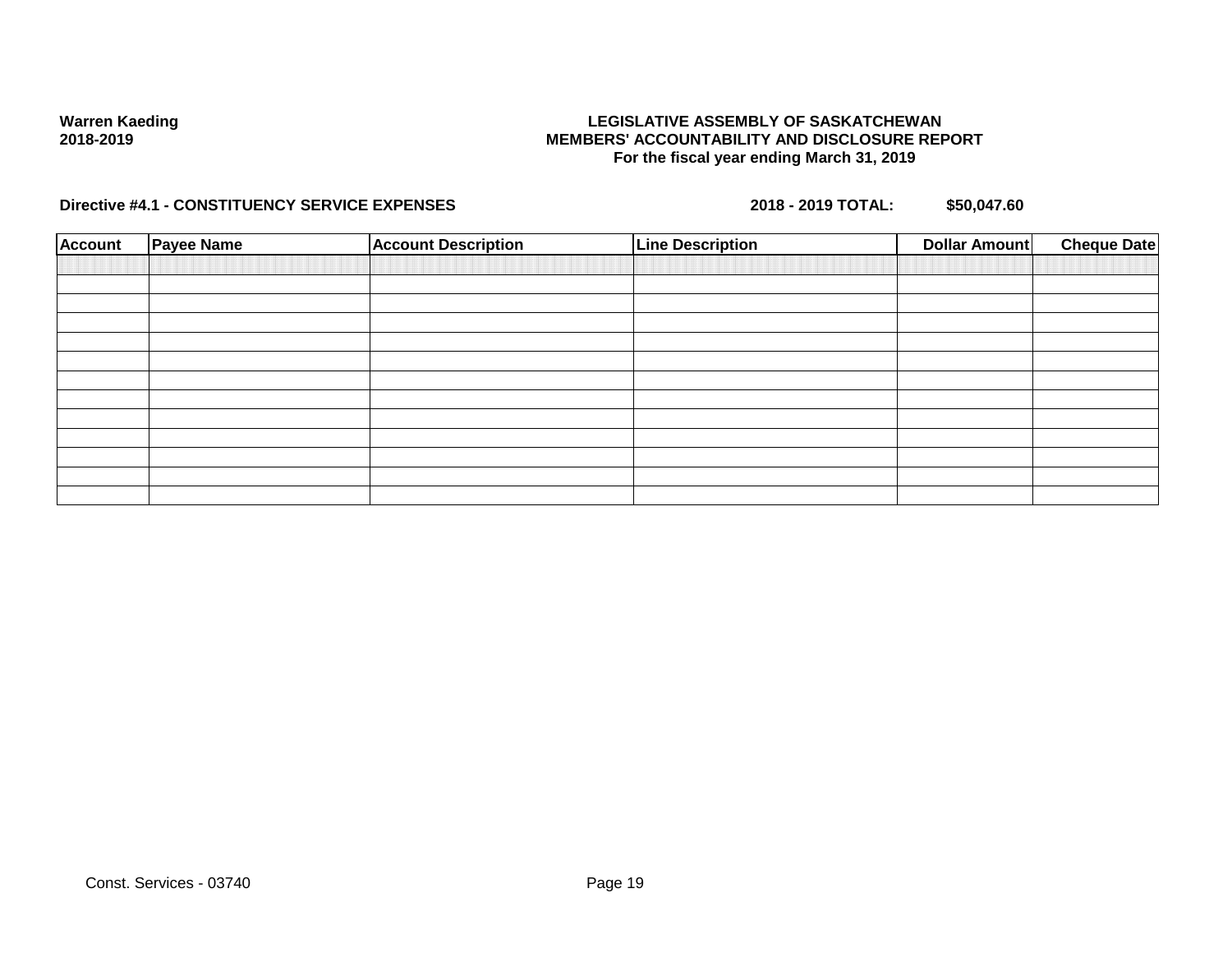## **LEGISLATIVE ASSEMBLY OF SASKATCHEWAN MEMBERS' ACCOUNTABILITY AND DISCLOSURE REPORT For the fiscal year ending March 31, 2019**

| <b>Account</b> | <b>Payee Name</b>    | <b>Account Description</b>                    | <b>Dollar Amount</b> | <b>Cheque Date</b> |
|----------------|----------------------|-----------------------------------------------|----------------------|--------------------|
|                |                      |                                               |                      |                    |
| 513000         | MCINTYRE, RICHARD L. | Out-of-Scope Permanent                        | 1,920.00             | 04-24-18           |
| 513000         | MCINTYRE, RICHARD L. | Out-of-Scope Permanent                        | 1,920.00             | 05-08-18           |
| 513000         | MCINTYRE, RICHARD L. | Out-of-Scope Permanent                        | 1,920.00             | 05-23-18           |
| 513000         | MCINTYRE, RICHARD L. | Out-of-Scope Permanent                        | 1,920.00             | 06-05-18           |
| 513000         | MCINTYRE, RICHARD L. | Out-of-Scope Permanent                        | 1,920.00             | 06-13-18           |
| 513000         | MCINTYRE, RICHARD L. | Out-of-Scope Permanent                        | 1,920.00             | 06-28-18           |
| 513000         | MCINTYRE, RICHARD L. | Out-of-Scope Permanent                        | 1,920.00             | $07 - 11 - 18$     |
| 513000         | MCINTYRE, RICHARD L. | Out-of-Scope Permanent                        | 1,920.00             | 07-25-18           |
| 513000         | MCINTYRE, RICHARD L. | Out-of-Scope Permanent                        | 1,920.00             | 08-08-18           |
| 513000         | MCINTYRE, RICHARD L. | Out-of-Scope Permanent                        | 1,920.00             | 08-22-18           |
| 513000         | MCINTYRE, RICHARD L. | Out-of-Scope Permanent                        | 1,920.00             | 09-05-18           |
| 513000         | MCINTYRE, RICHARD L. | Out-of-Scope Permanent                        | 1,920.00             | 09-19-18           |
| 513000         | MCINTYRE, RICHARD L. | Out-of-Scope Permanent                        | 1,920.00             | 10-03-18           |
| 513000         | MCINTYRE, RICHARD L. | Out-of-Scope Permanent                        | 1,920.00             | 10-17-18           |
| 513000         | MCINTYRE, RICHARD L. | Out-of-Scope Permanent                        | 1,920.00             | $11 - 01 - 18$     |
| 513000         | MCINTYRE, RICHARD L. | Out-of-Scope Permanent                        | 1,920.00             | $11 - 14 - 18$     |
| 513000         | MCINTYRE, RICHARD L. | Out-of-Scope Permanent                        | 1,920.00             | 11-28-18           |
| 513000         | MCINTYRE, RICHARD L. | Out-of-Scope Permanent                        | 1,920.00             | 12-12-18           |
| 513000         | MCINTYRE, RICHARD L. | Out-of-Scope Permanent                        | 1,920.00             | 12-27-18           |
| 513000         | MCINTYRE, RICHARD L. | Out-of-Scope Permanent                        | 1,920.00             | 01-09-19           |
| 513000         | MCINTYRE, RICHARD L. | Out-of-Scope Permanent                        | 2,160.00             | 01-23-19           |
| 513000         | MCINTYRE, RICHARD L. | Out-of-Scope Permanent                        | 2,160.00             | 02-06-19           |
| 513000         | MCINTYRE, RICHARD L. | Out-of-Scope Permanent                        | 2,160.00             | 02-20-19           |
| 513000         | MCINTYRE, RICHARD L. | Out-of-Scope Permanent                        | 2,160.00             | 03-06-19           |
| 513000         | MCINTYRE, RICHARD L. | Out-of-Scope Permanent                        | 2,160.00             | 03-20-19           |
| 513000         | MCINTYRE, RICHARD L. | Out-of-Scope Permanent                        | 5303.11              | 04-03-19           |
| 519900         | None (Default)       | Change in Y/E Accrued Empl Leave Entitlements | $-1,200.00$          | 04-18-18           |
| 519900         | None (Default)       | Change in Y/E Accrued Empl Leave Entitlements | 1,200.00             | 04-08-19           |
|                |                      |                                               |                      |                    |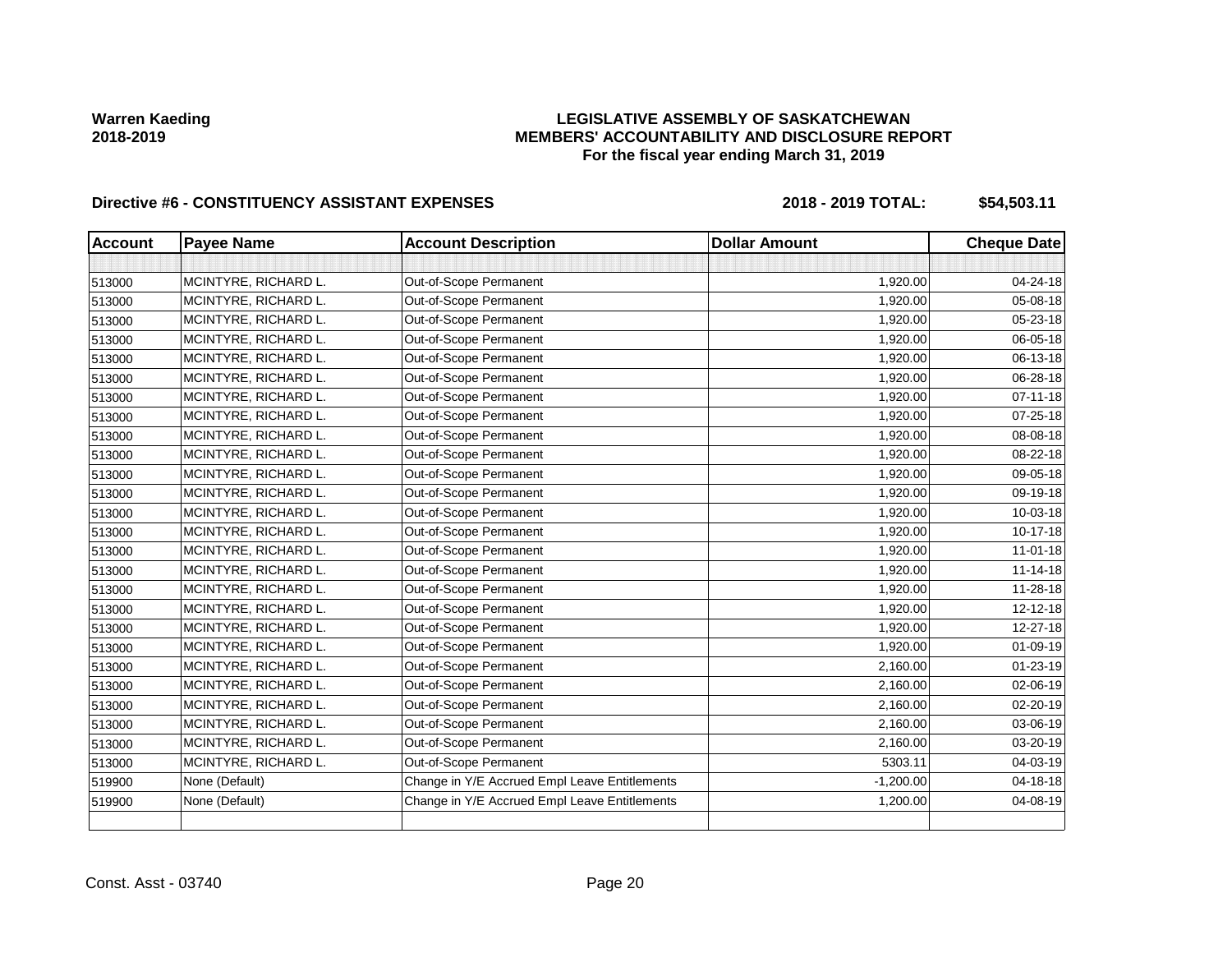## **LEGISLATIVE ASSEMBLY OF SASKATCHEWAN MEMBERS' ACCOUNTABILITY AND DISCLOSURE REPORT For the fiscal year ending March 31, 2019**

| <b>Account</b> | Payee Name | <b>Account Description</b> | <b>Dollar Amount</b> | <b>Cheque Date</b> |
|----------------|------------|----------------------------|----------------------|--------------------|
|                |            |                            |                      |                    |
|                |            |                            |                      |                    |
|                |            |                            |                      |                    |
|                |            |                            |                      |                    |
|                |            |                            |                      |                    |
|                |            |                            |                      |                    |
|                |            |                            |                      |                    |
|                |            |                            |                      |                    |
|                |            |                            |                      |                    |
|                |            |                            |                      |                    |
|                |            |                            |                      |                    |
|                |            |                            |                      |                    |
|                |            |                            |                      |                    |
|                |            |                            |                      |                    |
|                |            |                            |                      |                    |
|                |            |                            |                      |                    |
|                |            |                            |                      |                    |
|                |            |                            |                      |                    |
|                |            |                            |                      |                    |
|                |            |                            |                      |                    |
|                |            |                            |                      |                    |
|                |            |                            |                      |                    |
|                |            |                            |                      |                    |
|                |            |                            |                      |                    |
|                |            |                            |                      |                    |
|                |            |                            |                      |                    |
|                |            |                            |                      |                    |
|                |            |                            |                      |                    |
|                |            |                            |                      |                    |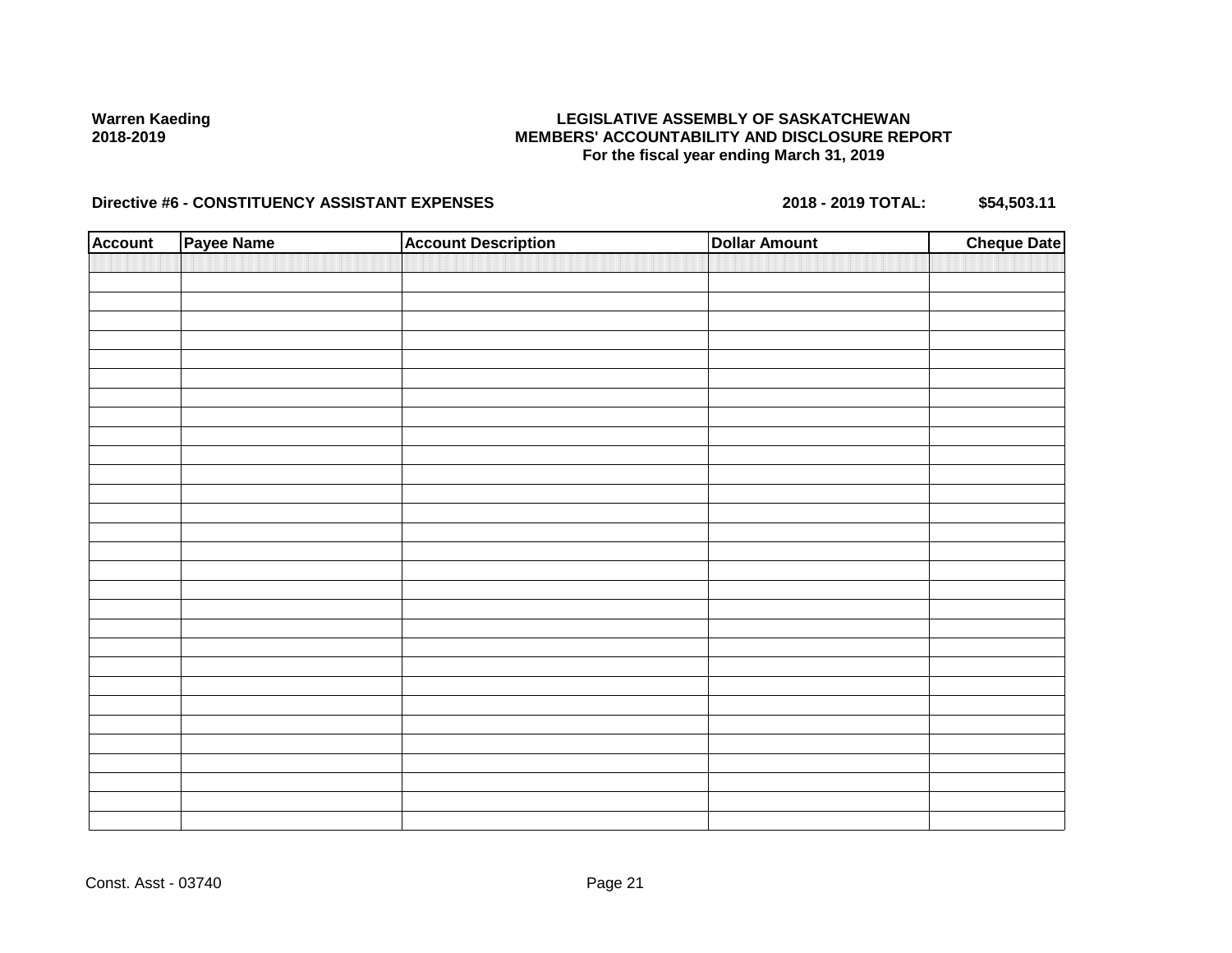## **LEGISLATIVE ASSEMBLY OF SASKATCHEWAN MEMBERS' ACCOUNTABILITY AND DISCLOSURE REPORT For the fiscal year ending March 31, 2019**

| <b>Account</b> | Payee Name | <b>Account Description</b> | <b>Dollar Amount</b> | <b>Cheque Date</b> |
|----------------|------------|----------------------------|----------------------|--------------------|
|                |            |                            |                      |                    |
|                |            |                            |                      |                    |
|                |            |                            |                      |                    |
|                |            |                            |                      |                    |
|                |            |                            |                      |                    |
|                |            |                            |                      |                    |
|                |            |                            |                      |                    |
|                |            |                            |                      |                    |
|                |            |                            |                      |                    |
|                |            |                            |                      |                    |
|                |            |                            |                      |                    |
|                |            |                            |                      |                    |
|                |            |                            |                      |                    |
|                |            |                            |                      |                    |
|                |            |                            |                      |                    |
|                |            |                            |                      |                    |
|                |            |                            |                      |                    |
|                |            |                            |                      |                    |
|                |            |                            |                      |                    |
|                |            |                            |                      |                    |
|                |            |                            |                      |                    |
|                |            |                            |                      |                    |
|                |            |                            |                      |                    |
|                |            |                            |                      |                    |
|                |            |                            |                      |                    |
|                |            |                            |                      |                    |
|                |            |                            |                      |                    |
|                |            |                            |                      |                    |
|                |            |                            |                      |                    |